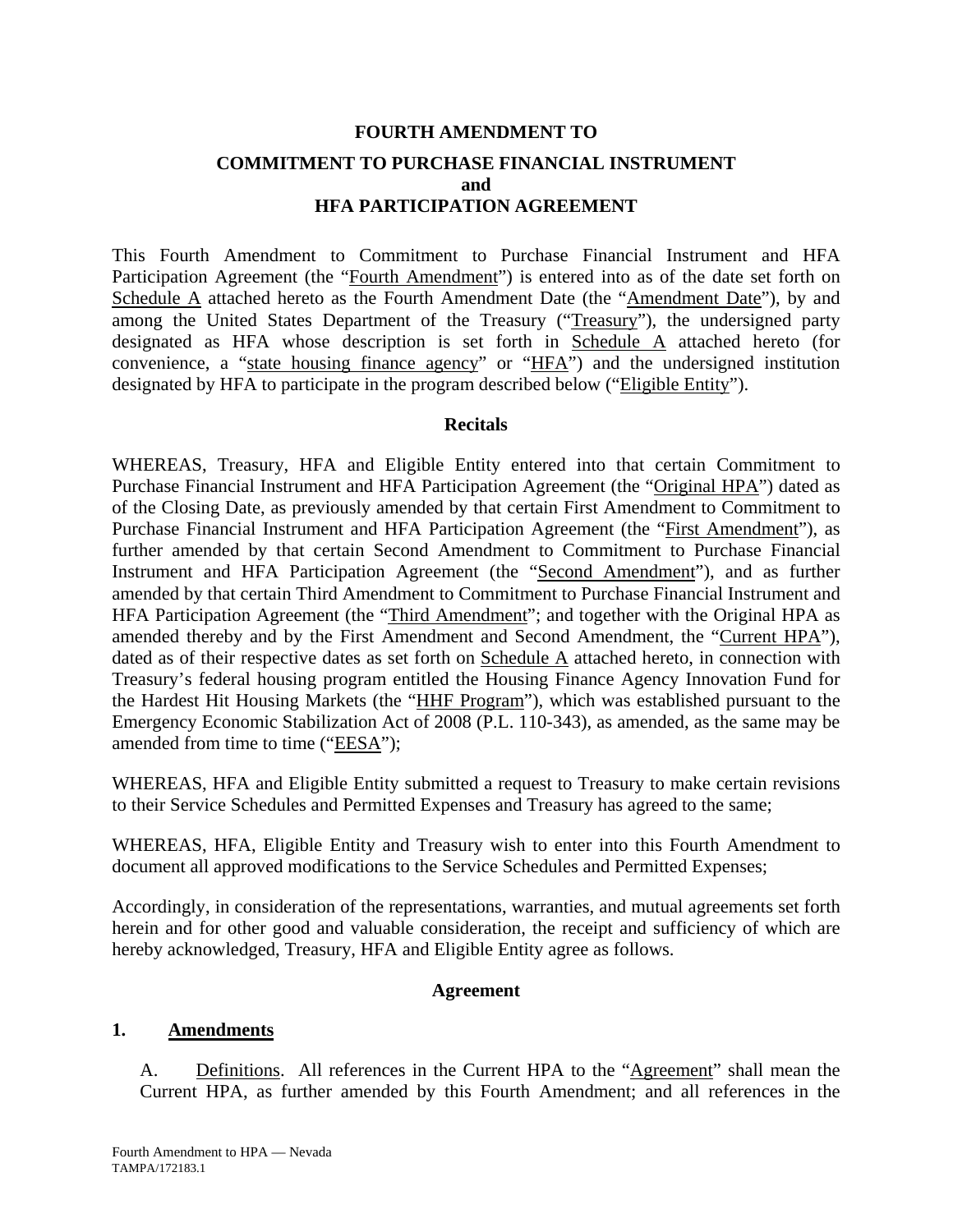Current HPA to Schedules A, B or C shall mean the Schedules A, B or C attached to this Fourth Amendment. All references herein to the "HPA" shall mean the Current HPA, as further amended by this Fourth Amendment.

B. Schedule A. Schedule A attached to the Current HPA is hereby deleted in its entirety and replaced with Schedule A attached to this Fourth Amendment.

C. Schedule B. Schedule B attached to the Current HPA is hereby deleted in its entirety and replaced with Schedule B attached to this Fourth Amendment.

D. Schedule C. Schedule C attached to the Current HPA is hereby deleted in its entirety and replaced with Schedule C attached to this Fourth Amendment.

### **2. Representations, Warranties and Covenants**

A. HFA and Eligible Entity. HFA and Eligible Entity, each for itself, make the following representations, warranties and covenants to Treasury and the truth and accuracy of such representations and warranties and compliance with and performance of such covenants are continuing obligations of HFA and Eligible Entity, each as to itself. In the event that any of the representations or warranties made herein cease to be true and correct or HFA or Eligible Entity breaches any of its covenants made herein, HFA or Eligible Entity, as the case may be, agrees to notify Treasury immediately and the same shall constitute an Event of Default under the HPA.

(1) HFA and Eligible Entity each hereby certifies, represents and warrants as of the date hereof that each of the representations and warranties of HFA or Eligible Entity, as applicable, contained in the HPA are true, correct, accurate and complete in all material respects as of the date hereof. All covenants of HFA or Eligible Entity, as applicable, contained in the HPA shall remain in full force and effect and neither HFA, nor Eligible Entity is in breach of any such covenant.

(2) Eligible Entity has the full corporate power and authority to enter into, execute, and deliver this Fourth Amendment and any other closing documentation delivered to Treasury in connection with this Fourth Amendment, and to perform its obligations hereunder and thereunder.

(3) HFA has the full legal power and authority to enter into, execute, and deliver this Fourth Amendment and any other closing documentation delivered to Treasury in connection with this Fourth Amendment, and to perform its obligations hereunder and thereunder.

### **3. Miscellaneous**

A. The recitals set forth at the beginning of this Fourth Amendment are true and accurate and are incorporated herein by this reference.

B. Capitalized terms used but not defined herein shall have the meanings ascribed to them in the HPA.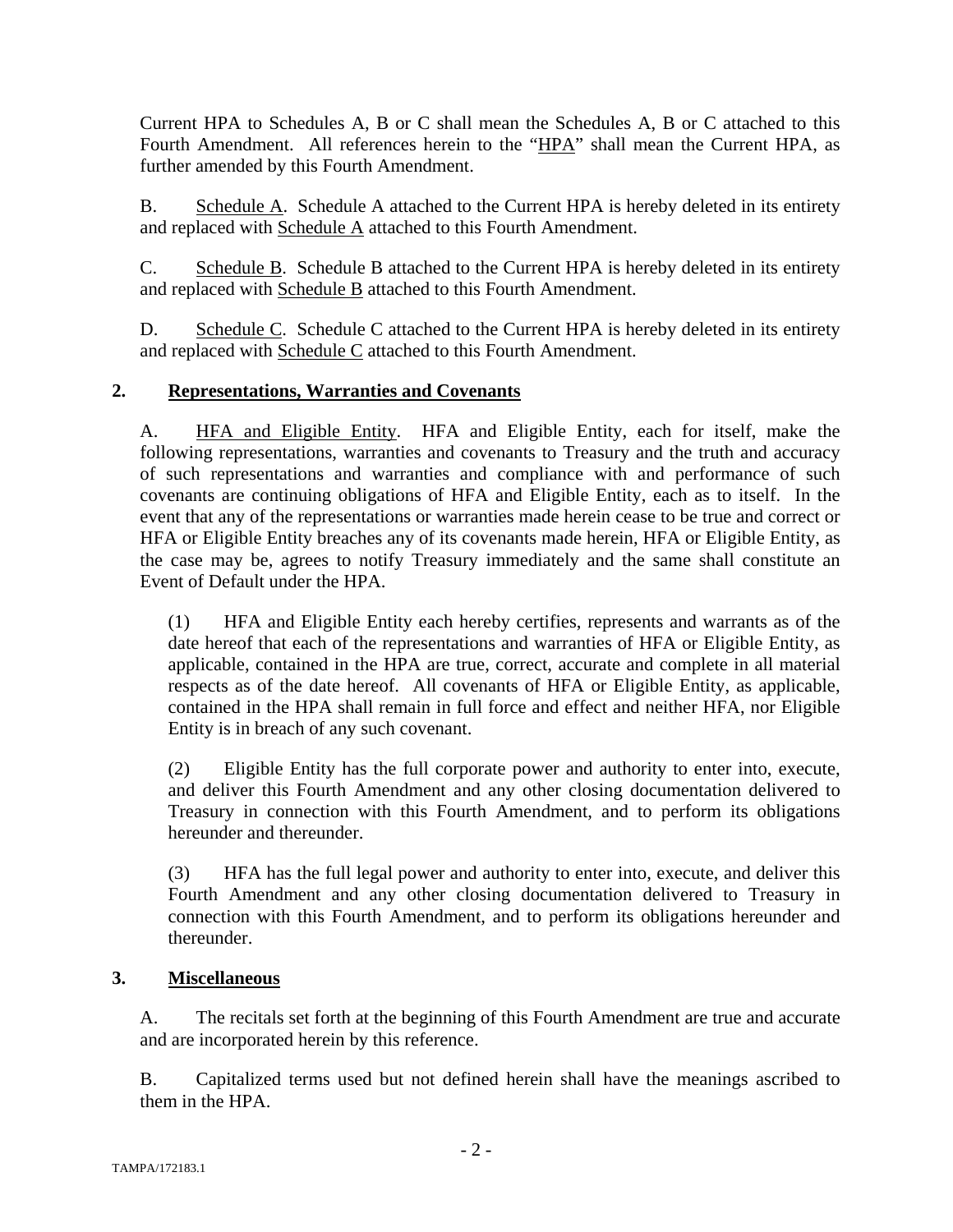C. Any provision of the HPA that is determined to be prohibited or unenforceable in any jurisdiction shall, as to such jurisdiction, be ineffective to the extent of such prohibition or unenforceability without invalidating the remaining provisions of the HPA, and no such prohibition or unenforceability in any jurisdiction shall invalidate such provision in any other jurisdiction.

D. This Fourth Amendment may be executed in two or more counterparts (and by different parties on separate counterparts), each of which shall be deemed an original, but all of which together shall constitute one and the same instrument. Facsimile or electronic copies of this Fourth Amendment shall be treated as originals for all purposes.

### [SIGNATURE PAGE FOLLOWS; REMAINDER OF PAGE INTENTIONALLY LEFT BLANK]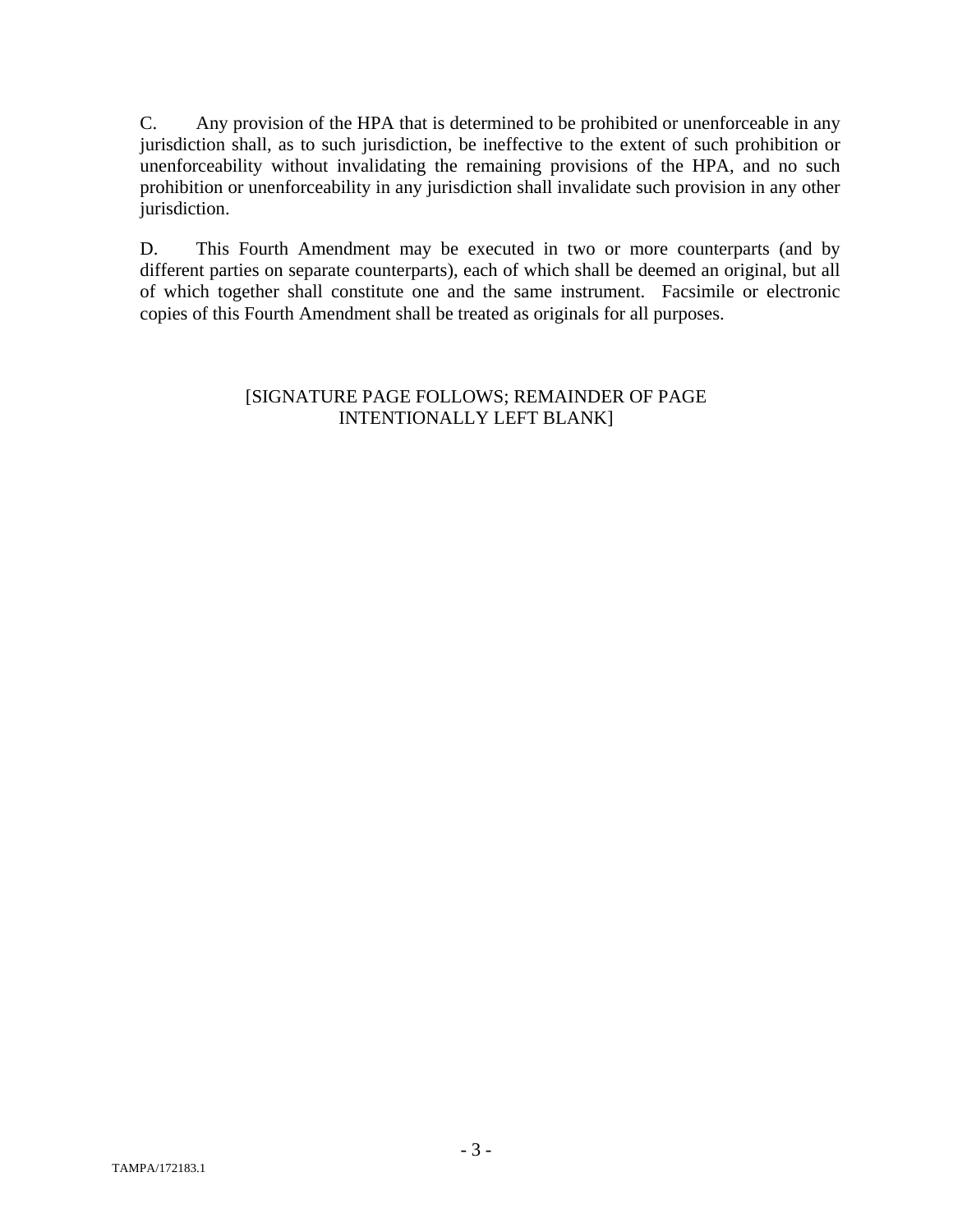**In Witness Whereof**, HFA, Eligible Entity and Treasury by their duly authorized officials hereby execute and deliver this Fourth Amendment to Commitment to Purchase Financial Instrument and HFA Participation Agreement as of the Amendment Date.

### **HFA**: **TREASURY**:

NEVADA HOUSING DIVISION UNITED STATES DEPARTMENT OF THE **TREASURY** 

By: <u>/s/ Charles L. Horsey</u> By: Name: Charles L. Horsey Name: Timothy G. Massad

Title: Administrator Title: Acting Assistant Secretary for Financial Stability

### **ELIGIBLE ENTITY**:

NEVADA AFFORDABLE HOUSING ASSISTANCE CORPORATION

By: /s/ Lon A. DeWeese Name: Lon A. DeWeese Title: Director, Secretary/Treasurer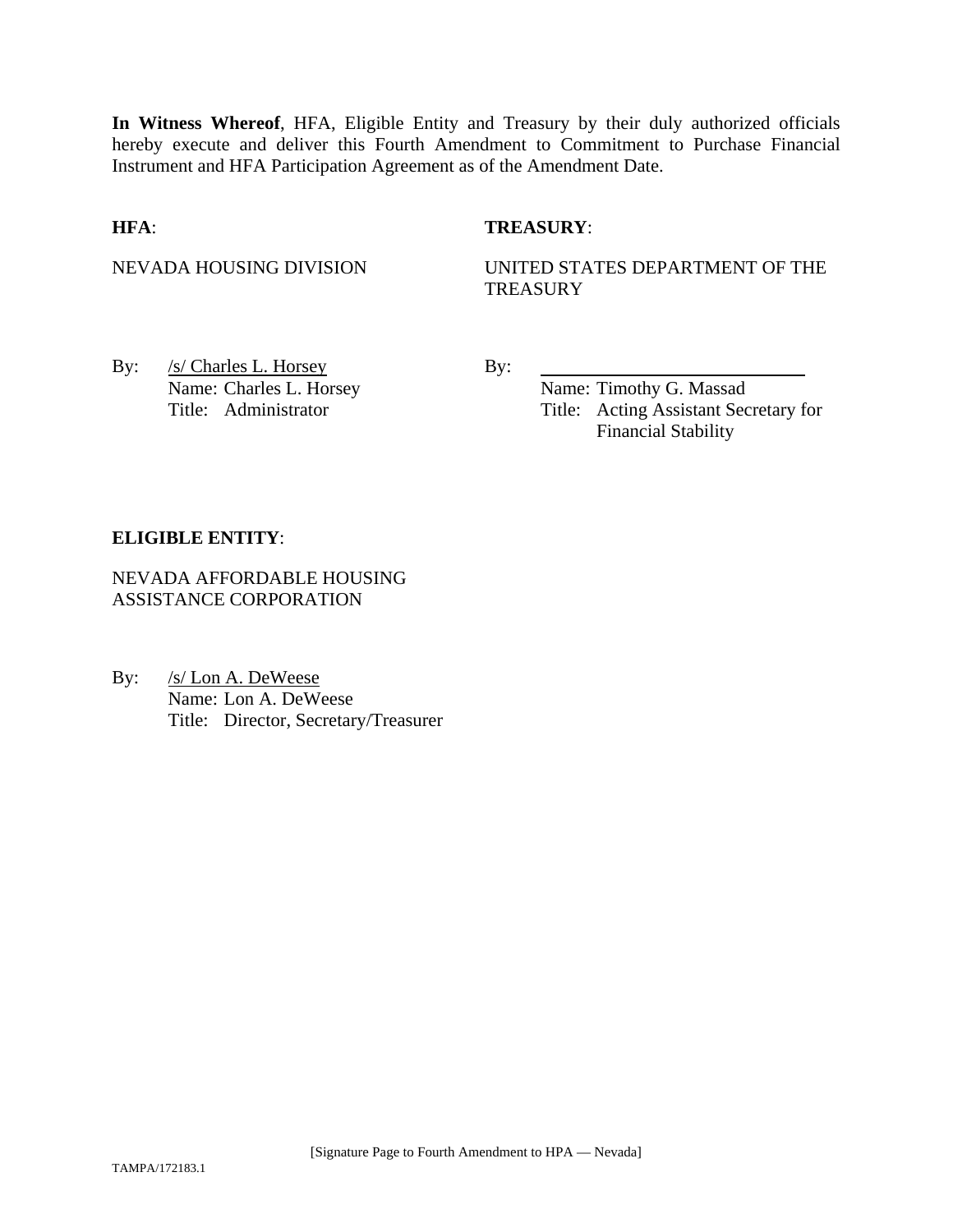In Witness Whereof, HFA, Eligible Entity and Treasury by their duly authorized officials hereby execute and deliver this Fourth Amendment to Commitment to Purchase Financial Instrument and HFA Participation Agreement as of the Amendment Date.

#### HFA:

#### TREASURY:

NEVADA HOUSING DIVISION

UNITED STATES DEPARTMENT OF THE **TREASURY** 

By:

Name: Title:

By: Name: Timothy G. Massad

Title: Acting Assistant Secretary for **Financial Stability** 

#### **ELIGIBLE ENTITY:**

NEVADA AFFORDABLE HOUSING ASSISTANCE CORPORATION

By:

Name: Title: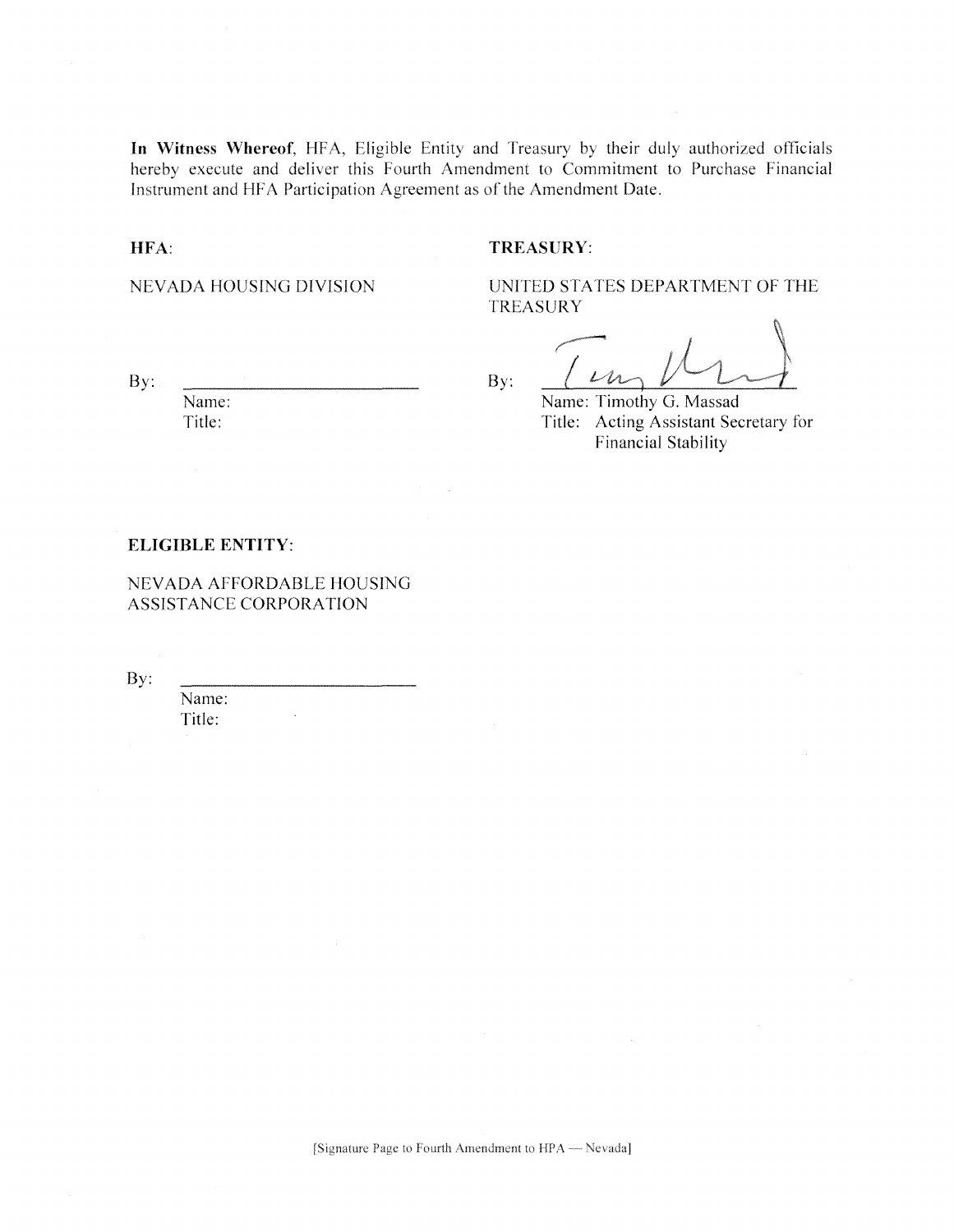# **EXHIBITS AND SCHEDULES**

Schedule A Basic Information<br>Schedule B Service Schedules

Schedule B Service Schedules<br>Schedule C Permitted Expenses

Permitted Expenses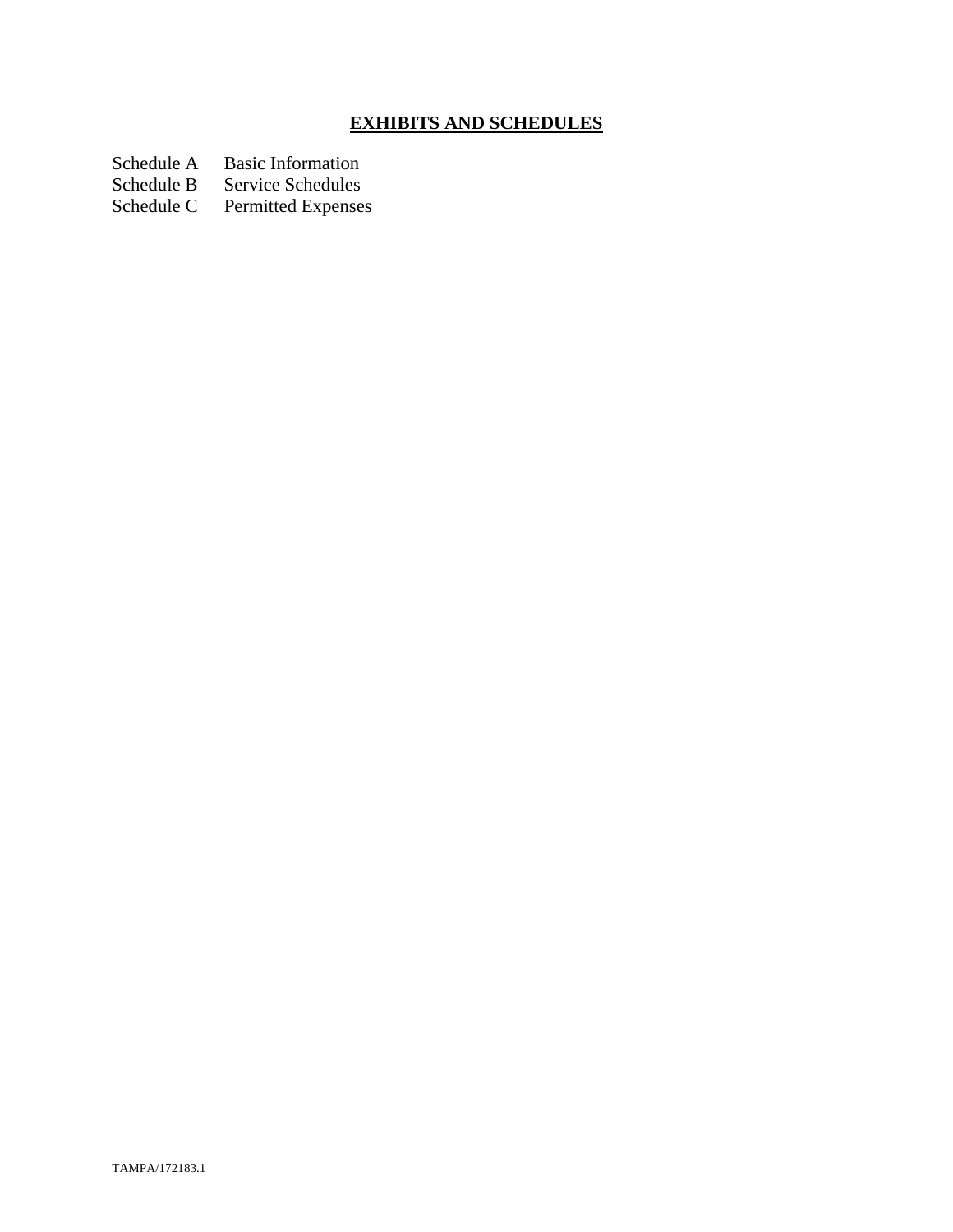### **SCHEDULE A**

### **BASIC INFORMATION**

| Eligible Entity Information:            |                                                     |
|-----------------------------------------|-----------------------------------------------------|
| Name of the Eligible Entity:            | Nevada Affordable Housing Assistance<br>Corporation |
| Corporate or other organizational form: | Non-profit corporation                              |
| Jurisdiction of organization:           | Nevada                                              |
| Notice Information:                     |                                                     |

| <b>HFA</b> Information: |                                                                                           |
|-------------------------|-------------------------------------------------------------------------------------------|
| Name of HFA:            | Nevada Housing Division <sup>1</sup>                                                      |
| Organizational form:    | A Division of the Nevada Department of<br>Business and Industry of the State of<br>Nevada |
| Date of Application:    | April 16, 2010                                                                            |
| Date of Action Plan:    | September 1, 2010                                                                         |
| Notice Information:     |                                                                                           |

| Program Participation Cap: | \$194,026,240.00 |
|----------------------------|------------------|
|                            |                  |

Portion of Program Participation Cap Representing Original HHF Funds: \$102,800,000.00

<sup>&</sup>lt;sup>1</sup> Each Schedule A-1 attached to the Original HPA, the First Amendment and the Second Amendment shall remain a part of the Current HPA.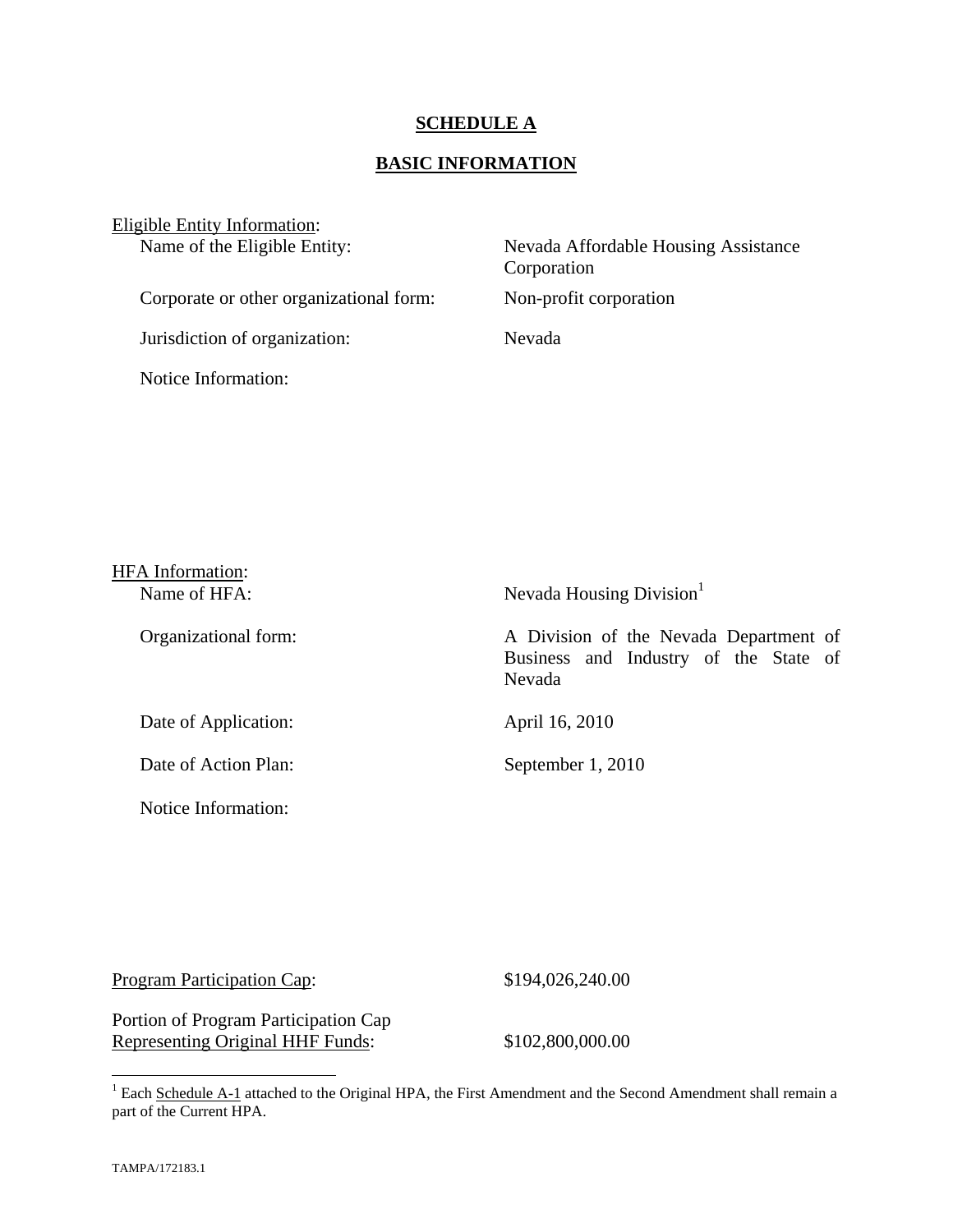| Portion of Program Participation Cap                   |                                                                                                                                                        |
|--------------------------------------------------------|--------------------------------------------------------------------------------------------------------------------------------------------------------|
| Representing Unemployment HHF Funds:                   | \$34,056,581.00                                                                                                                                        |
| Permitted Expenses:                                    | \$24,978,556.00                                                                                                                                        |
| <b>Closing Date:</b>                                   | June 23, 2010                                                                                                                                          |
| <b>First Amendment Date:</b>                           | September 23, 2010                                                                                                                                     |
| <b>Second Amendment Date:</b>                          | September 29, 2010                                                                                                                                     |
| Third Amendment Date:                                  | December 16, 2010                                                                                                                                      |
| <b>Fourth Amendment Date:</b>                          | April 5, 2011                                                                                                                                          |
| <b>Eligible Entity Depository Account Information:</b> | See account information set forth in the<br>Depository Account Control Agreement<br>between Treasury and Eligible Entity<br>regarding the HHF Program. |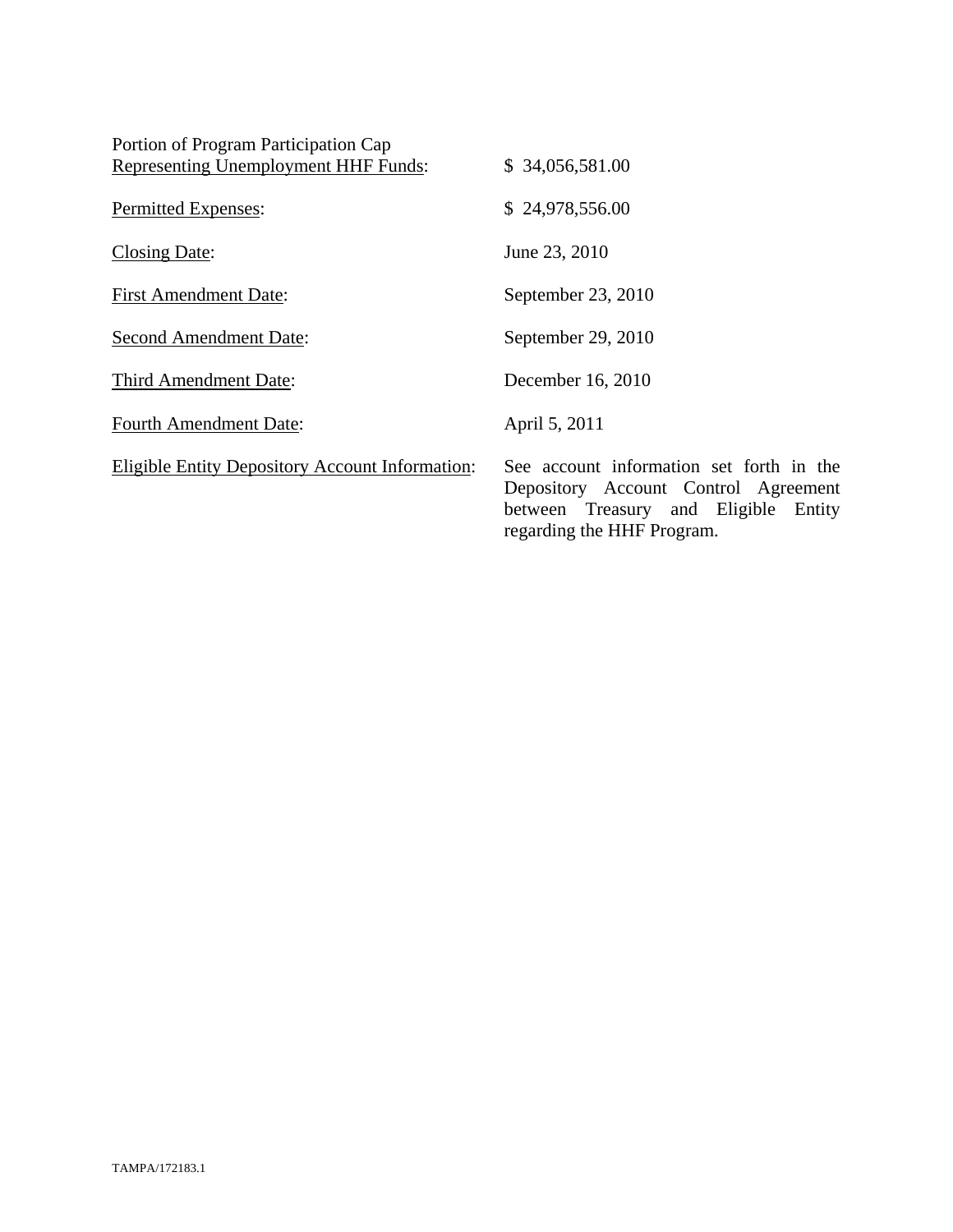### **SCHEDULE B**

### **SERVICE SCHEDULES**

The Service Schedules attached as Schedule B to the Current HPA are hereby deleted in their entirety and replaced with the attached Service Schedules (numbered sequentially as Service Schedule B-1, Service Schedule B-2, et. seq.), which collectively comprise Schedule B to the HPA.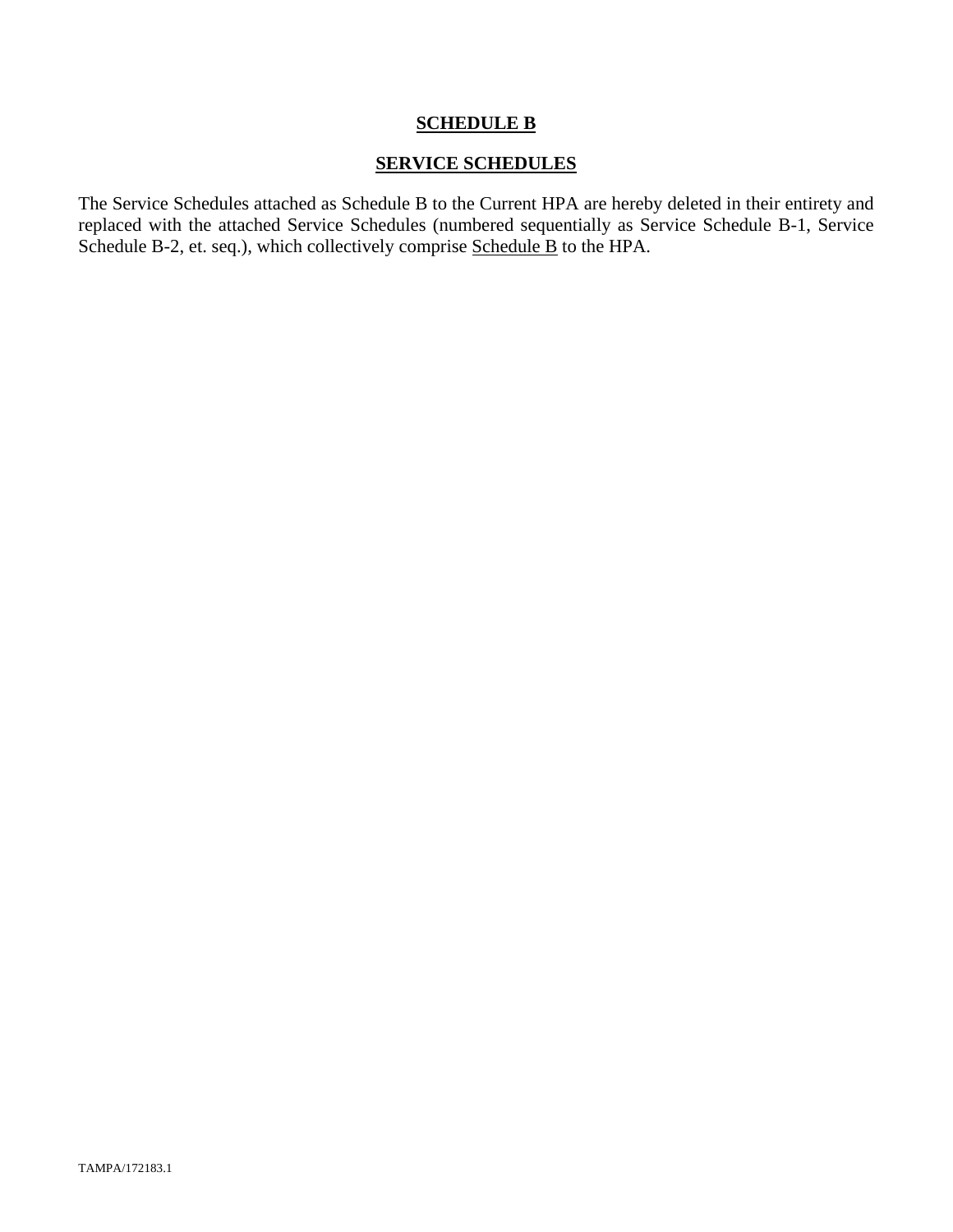# **The Nevada Affordable Housing Assistance Corporation**

# **PRINCIPAL REDUCTION PROGRAM**

| 1. Program Overview                                                               | To ensure that approximately 3,000 Nevada families are able to stay in<br>their homes with a permanent change to their mortgages via principal<br>reductions which will provide qualified homeowners a principal<br>reduction of up to $$25,000$ , with a 1:1 match from the note holder if<br>possible. The 1 <sup>st</sup> Mortgage Principal Reduction Program will assist the<br>underemployed and/or income restricted homeowner candidates to keep<br>occupancy and ownership of their home.<br>Depending on the agreement with the lender/servicer, one of two<br>methods will be used to reduce the principal balance of a borrower's<br>primary mortgage:<br>A forgivable loan may be made to eligible borrowers for up to<br>\$25,000 with such assistance provided in a one time up-front |
|-----------------------------------------------------------------------------------|------------------------------------------------------------------------------------------------------------------------------------------------------------------------------------------------------------------------------------------------------------------------------------------------------------------------------------------------------------------------------------------------------------------------------------------------------------------------------------------------------------------------------------------------------------------------------------------------------------------------------------------------------------------------------------------------------------------------------------------------------------------------------------------------------|
|                                                                                   | payment to the lender/servicer; or<br>Up to $$25,000$ in assistance may be provided over a three-<br>year period.                                                                                                                                                                                                                                                                                                                                                                                                                                                                                                                                                                                                                                                                                    |
| 2. Program Goals                                                                  | The primary goal is to reduce first mortgage principal balances with<br>respect to at least 3,000 homeowners throughout the State of Nevada<br>such that their loan to value ratios are reduced to 115% or less and<br>correspondingly, the PITI payment reduced to 31% or less of the<br>homeowner's gross income.                                                                                                                                                                                                                                                                                                                                                                                                                                                                                  |
| 3. Target Population /<br><b>Areas</b>                                            | The funding will be distributed via a geographic formula of $1/3+1/3+1/3$<br>weight for unemployment $+$ foreclosure rate $+$ population. There will be<br>target population segmentation into (a) the Clark County/Las Vegas<br>valley area, (b) the Reno-Sparks SMSA area and (c) all of rural Nevada.<br>Where a finer breakdown is possible within each of the three geographic<br>areas, zip code and census track targeting will be utilized.                                                                                                                                                                                                                                                                                                                                                  |
| 4. Program Allocation<br>(Excluding<br><b>Administrative</b><br><b>Expenses</b> ) | \$75,412,386.70                                                                                                                                                                                                                                                                                                                                                                                                                                                                                                                                                                                                                                                                                                                                                                                      |
| <b>5. Borrower Eligibility</b><br>Criteria                                        | Legal US Resident.<br>$\bullet$<br>Loan originated $1/1/2009$ or earlier.<br>$\bullet$<br>Home is currently owner occupied.<br>٠<br>Any cash out borrowing in past five years must be limited to:                                                                                                                                                                                                                                                                                                                                                                                                                                                                                                                                                                                                    |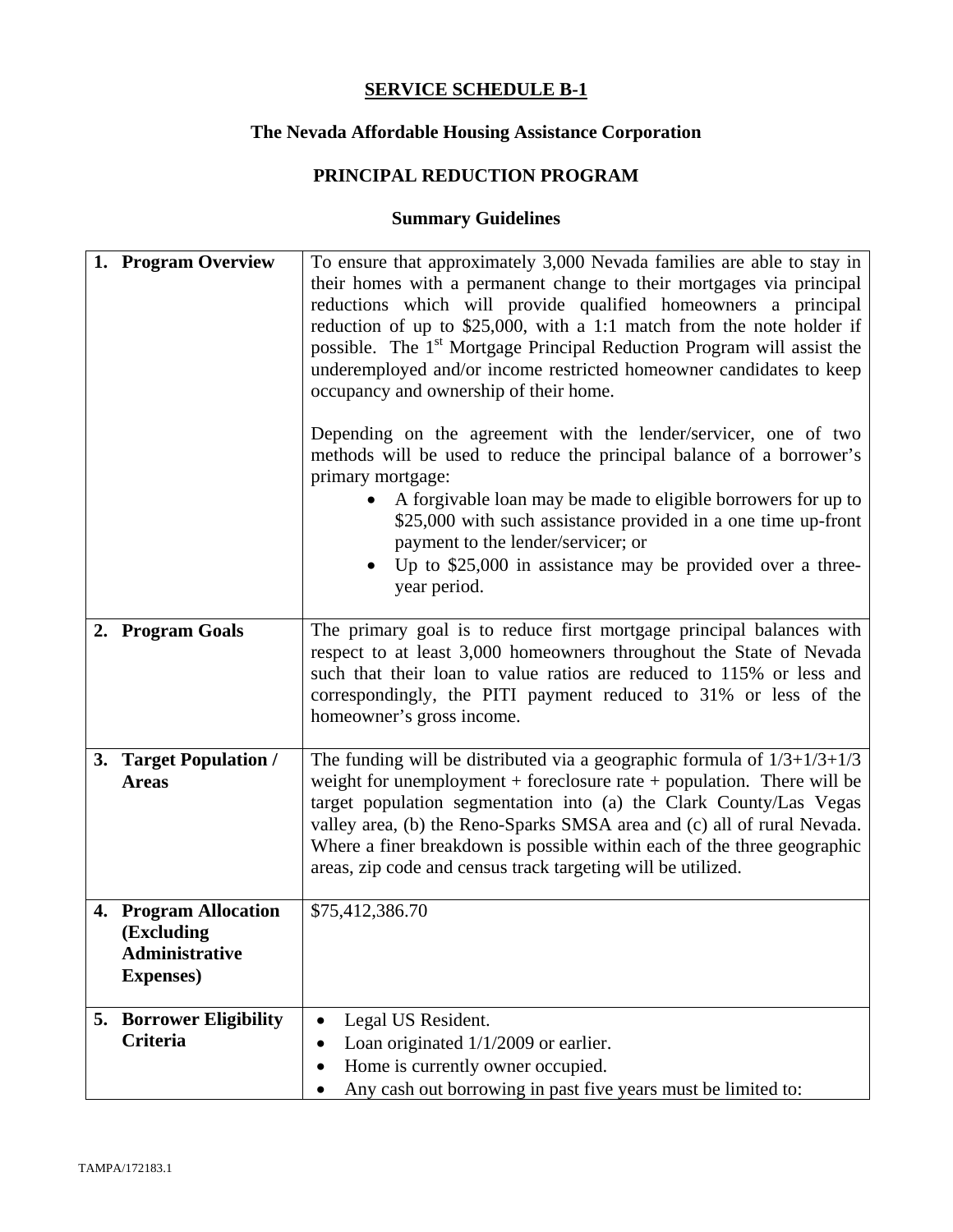|                                                   | Home improvement – real, not personal property classification.<br>Medical bills – documented.<br>Paying off existing revolving debt – documented.<br>$\bullet$<br>Tuition or paying off student loans – documented.<br>Current income does not exceed 120% of Area Median Income as<br>then published by HUD.<br>Borrower must be facing imminent default, if delinquent cannot be<br>٠<br>more than 6 months maximum - target to be 3 months maximum.<br>Delinquency based on a financial hardship due to circumstances<br>$\bullet$<br>beyond the homeowner's control (no contrived defaults allowed).<br>Borrower will be required to provide a financial Hardship Affidavit<br>attesting to their inability to make mortgage payments. Eligible<br>hardships to include but not limited to the following:<br>Underemployment.<br>Illness, disability or death of wage earner in family in<br>possession.<br>Divorce or legal separation.<br>Eligibility criteria will be analyzed either on-line by the borrower's visit<br>to the web site and using the 'screening tool,' directly at the intake portal<br>of the contract agents (foreclosure mitigation and mediation agencies) or<br>by the designated call center. If applicants meet screening criteria,<br>application packages will be assembled and forwarded onto the NAHAC<br>underwriters who will do the full verifications/confirmation and begin<br>the relationship with the participating banks/lenders/servicers to work<br>through the calculation of aid levels. |
|---------------------------------------------------|-------------------------------------------------------------------------------------------------------------------------------------------------------------------------------------------------------------------------------------------------------------------------------------------------------------------------------------------------------------------------------------------------------------------------------------------------------------------------------------------------------------------------------------------------------------------------------------------------------------------------------------------------------------------------------------------------------------------------------------------------------------------------------------------------------------------------------------------------------------------------------------------------------------------------------------------------------------------------------------------------------------------------------------------------------------------------------------------------------------------------------------------------------------------------------------------------------------------------------------------------------------------------------------------------------------------------------------------------------------------------------------------------------------------------------------------------------------------------------------------------------------------------------------------|
|                                                   | Funding will be provided on a first come-first-served basis within each<br>geographical zone. Daily monitoring of funding commitments/pipelines<br>by zone will allow sufficient trend evidence to allow for sufficient lead<br>time to 'cut-off' further funding commitments that might exceed<br>available resources.                                                                                                                                                                                                                                                                                                                                                                                                                                                                                                                                                                                                                                                                                                                                                                                                                                                                                                                                                                                                                                                                                                                                                                                                                   |
| 6. Property / Loan<br><b>Eligibility Criteria</b> | Owner occupied.<br>Must have only one existing mortgage.<br>Principal balance must not exceed 115% based upon valuation<br>obtained by NAHAC or the Servicer following principal balance<br>reduction nor PITI exceed 31%.<br>Current mortgage cannot be secured by one of the following entities<br>FHA/VA, Fannie Mae, Freddie Mac if the existing loan qualifies for<br>one of those entities existing programs (direct lender program option<br>must be exhausted first).<br>Servicers will be encouraged to modify mortgages to a fixed rate 30<br>year or longer mortgage.<br>The higher Targeted Area Mortgage limit calculation will be utilized<br>(115% of area median). Thus, per the HUD Procedure, the current                                                                                                                                                                                                                                                                                                                                                                                                                                                                                                                                                                                                                                                                                                                                                                                                               |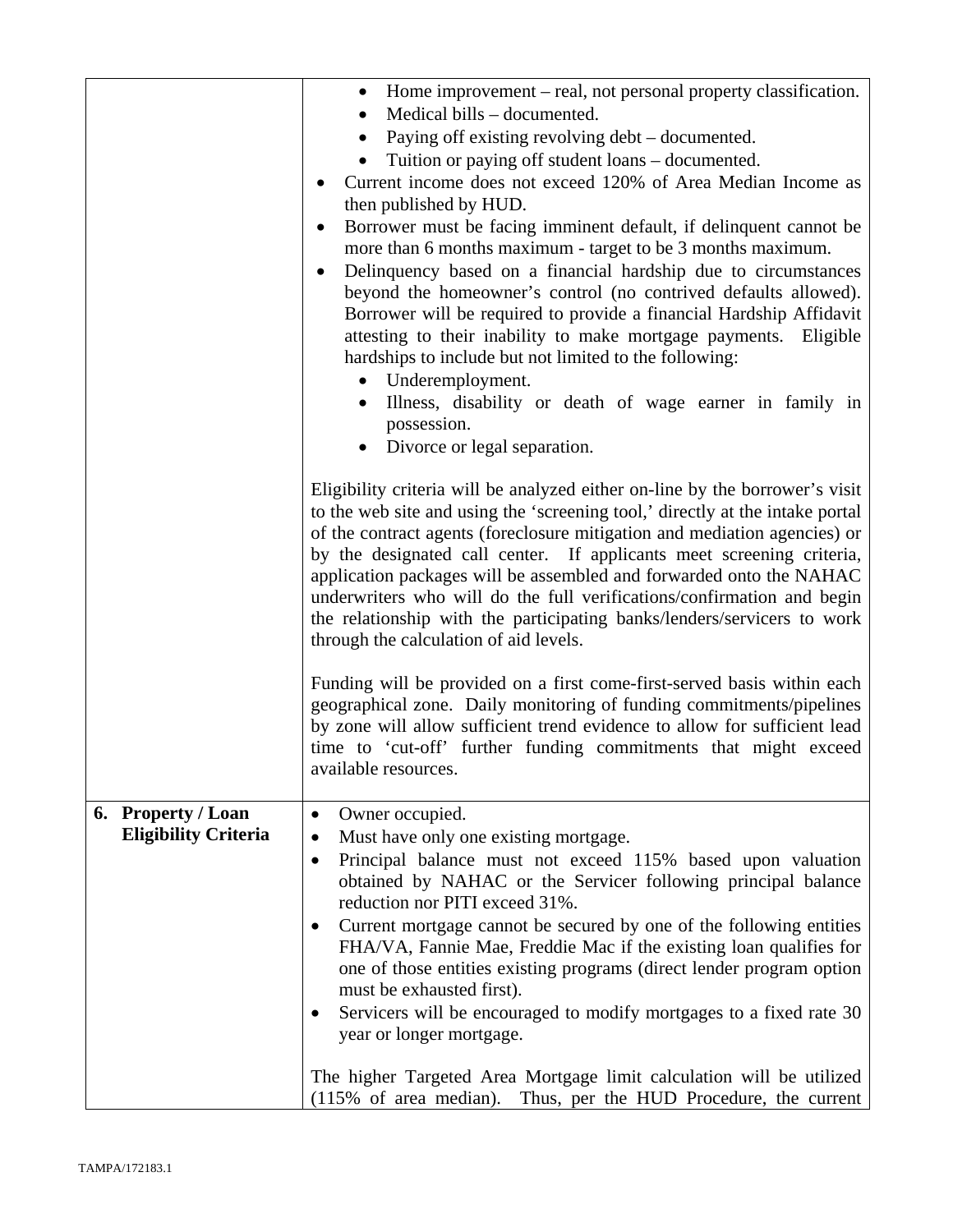|                                       | maximum mortgage limits would be:                                                                                                                                                                                                                                                                                                                                                                                                                                                                                                                                                                                                                                                                                                                                                                                                                                                                                                                                                                                                          |
|---------------------------------------|--------------------------------------------------------------------------------------------------------------------------------------------------------------------------------------------------------------------------------------------------------------------------------------------------------------------------------------------------------------------------------------------------------------------------------------------------------------------------------------------------------------------------------------------------------------------------------------------------------------------------------------------------------------------------------------------------------------------------------------------------------------------------------------------------------------------------------------------------------------------------------------------------------------------------------------------------------------------------------------------------------------------------------------------|
|                                       | <b>Clark County: \$427,184</b>                                                                                                                                                                                                                                                                                                                                                                                                                                                                                                                                                                                                                                                                                                                                                                                                                                                                                                                                                                                                             |
|                                       | Reno/Sparks SMSA: \$431,189                                                                                                                                                                                                                                                                                                                                                                                                                                                                                                                                                                                                                                                                                                                                                                                                                                                                                                                                                                                                                |
|                                       | Rural Nevada Areas: \$347,087                                                                                                                                                                                                                                                                                                                                                                                                                                                                                                                                                                                                                                                                                                                                                                                                                                                                                                                                                                                                              |
|                                       |                                                                                                                                                                                                                                                                                                                                                                                                                                                                                                                                                                                                                                                                                                                                                                                                                                                                                                                                                                                                                                            |
| 7. Program Exclusions                 | Having failed a HAMP loan trial period by voluntary non-<br>$\bullet$<br>compliance, as determined by Eligible Entity.<br>Borrower owns other real property.<br>$\bullet$                                                                                                                                                                                                                                                                                                                                                                                                                                                                                                                                                                                                                                                                                                                                                                                                                                                                  |
| 8. Structure of<br><b>Assistance</b>  | Depending on the agreement with the lender/servicer, the structure of<br>assistance may be provided in one of two ways:                                                                                                                                                                                                                                                                                                                                                                                                                                                                                                                                                                                                                                                                                                                                                                                                                                                                                                                    |
|                                       | Assistance may be structured as a forgivable loan in favor of<br>the Eligible Entity secured by a junior lien recorded against<br>the property. Borrowers who follow through and earn the<br>loan forgiveness will not be required to repay their principal<br>The loan has a term of 5 years and is<br>reduction loans.<br>forgiven at a rate of 20% per year with full forgiveness at the<br>end of year 5. If the borrower sells the property before the<br>forgiveness period expires; all net sale proceeds up to the full<br>principal balance outstanding and not yet forgiven will be due<br>and payable to NAHAC. All funds returned to NAHAC may<br>be recycled until December 31, 2017; thereafter they will be<br>returned to Treasury.<br>Assistance may be provided in equal installments over a three<br>year period, at months 13, 25 and 37, provided the<br>homeowner remains in the home and continues to make<br>current mortgage payments. This structure will not require a<br>loan in favor of the Eligible Entity. |
|                                       | In the event that the program recipient subsequently participates in the<br>NAHAC's Short Sale Acceleration Program, then the lien recorded as a<br>result of participation in the Principal Reduction Program may be<br>extinguished.                                                                                                                                                                                                                                                                                                                                                                                                                                                                                                                                                                                                                                                                                                                                                                                                     |
| 9. Per Household<br><b>Assistance</b> | The maximum amount receivable by a qualified borrower is \$25,000<br>assuming a \$1 for \$1 match is occurring from the lenders/servicers or<br>GSEs. The median amount is expected to be close to the maximum<br>(skewed right poisson distribution) amount. It is possible that there<br>could be a bimodal distribution. Thus, if there are numerous HAMP fails<br>of under \$10,000 that this level of assistance or less represents a large<br>(disproportionate) share of the distribution of aid in the principal<br>reduction program. Therefore, in this scenario there will be a large<br>portion under \$10,000 and a large portion of applicants at the full<br>\$25,000 level and very few in between.                                                                                                                                                                                                                                                                                                                        |
| 10. Duration of                       | Depending on the agreement with the servicer/lender, program funds will                                                                                                                                                                                                                                                                                                                                                                                                                                                                                                                                                                                                                                                                                                                                                                                                                                                                                                                                                                    |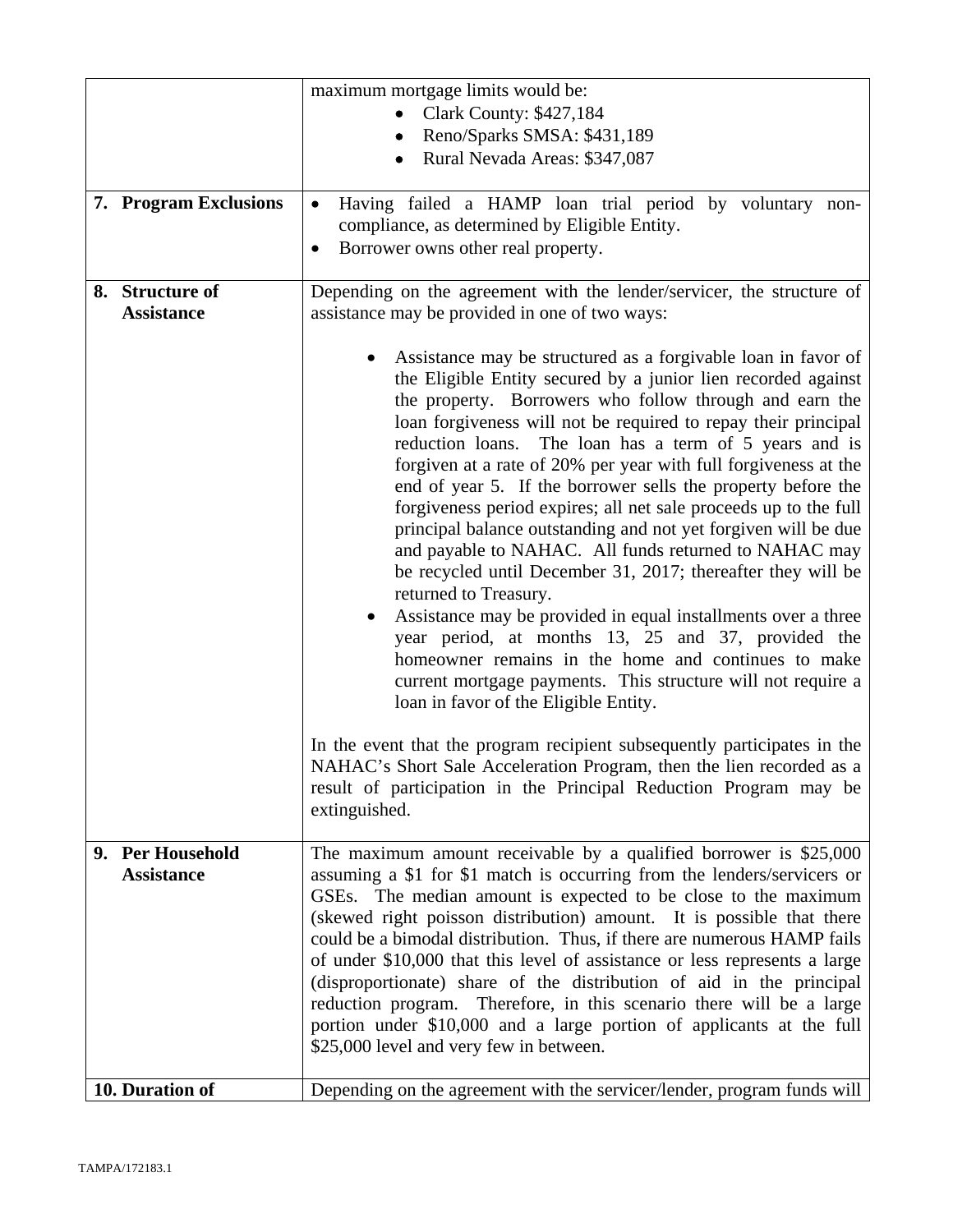| <b>Assistance</b>                                                              | either be distributed as a one time payment or in three separate<br>installments over a three year period.                                                                                                                                                                                                                                                                                                                                                                                                                                                                                                                                                                                                                                                                          |
|--------------------------------------------------------------------------------|-------------------------------------------------------------------------------------------------------------------------------------------------------------------------------------------------------------------------------------------------------------------------------------------------------------------------------------------------------------------------------------------------------------------------------------------------------------------------------------------------------------------------------------------------------------------------------------------------------------------------------------------------------------------------------------------------------------------------------------------------------------------------------------|
| 11. Estimated Number of<br>Participating<br><b>Households</b>                  | Assuming a \$1 for \$1 level of matching principal reduction assistance is<br>achieved in conjunction with the loan servicers, approximately 3,016<br>households could be assisted under this Program. Should there be the bi-<br>model distribution (as referenced in #9 above) the number of households<br>assisted could exceed 5,000.                                                                                                                                                                                                                                                                                                                                                                                                                                           |
| 12. Program Inception /<br><b>Duration</b>                                     | The planned implementation will be directly impacted by the time<br>needed to secure agreements/contracts for lender matching and could<br>take up to 75 days from the approval of the program to have agreements<br>in place and begin flowing clients through the screening process. This<br>Program could last up to 24 months.                                                                                                                                                                                                                                                                                                                                                                                                                                                  |
| 13. Program<br><b>Interactions</b> with<br><b>Other HFA</b><br><b>Programs</b> | The $1st$<br>mortgage principal reduction program is aimed at the<br>underemployed population of income qualified/limited home owners, not<br>the unemployed. Thus, it is possible that a homeowner could receive a<br>1 <sup>st</sup> mortgage principal reduction through this Program and then<br>subsequently lose their job and eventually need a short-sale assistance<br>program through another NAHAC HHF Program.                                                                                                                                                                                                                                                                                                                                                          |
| 14. Program<br><b>Interactions with</b><br><b>HAMP</b>                         | NAHAC expects an active interface with the HAMP program. During<br>the 'in-take' process, the applicants will be screened for HAMP<br>eligibility and where it is indicated that a borrower would be eligible,<br>they will channeled into a HAMP loan modification. Where there is a<br>HAMP failure of $\leq$ \$10,000 or less, then this program element will be<br>accessed to accommodate the HAMP 'pass'. Additionally, if someone<br>does not qualify for a HAMP or has a 'fails' $\ge$ =\$10,000 then the<br>applicant will be directed into the regular HAFA program. If the<br>applicant needed added HAFA type of assistance, then NAHAC's Short-<br>Sale program will be utilized.<br>It is also quite possible that a homeowner may receive a $2nd$ lien               |
|                                                                                | reduction and subsequently qualify for either a HAMP modification in<br>need of supplementation or a regular 1 <sup>st</sup> mortgage principal reduction<br>program.                                                                                                                                                                                                                                                                                                                                                                                                                                                                                                                                                                                                               |
| 15. Program Leverage<br>with Other Financial<br><b>Resources</b>               | Nevada will endeavor to get applicable servicer/lenders to match on a \$1<br>for \$1 basis. This programmatic goal will form the basis of all servicer<br>agreements if possible. However, if the servicer/lender is unable to agree<br>to a \$1 for \$1 arrangement, a lesser match may be acceptable. In the<br>event of a less than \$1 to \$1 match then the structure of assistance must<br>be in the form of a loan as described in the first bullet under section 8<br>above. The matching funds will be provided at closing, or over a three<br>year period depending on the agreement with the lender/servicer.<br>Nevada will also request that the loan servicer waive certain fees like late<br>charges, delinquency fee and penalties and recast the principal reduced |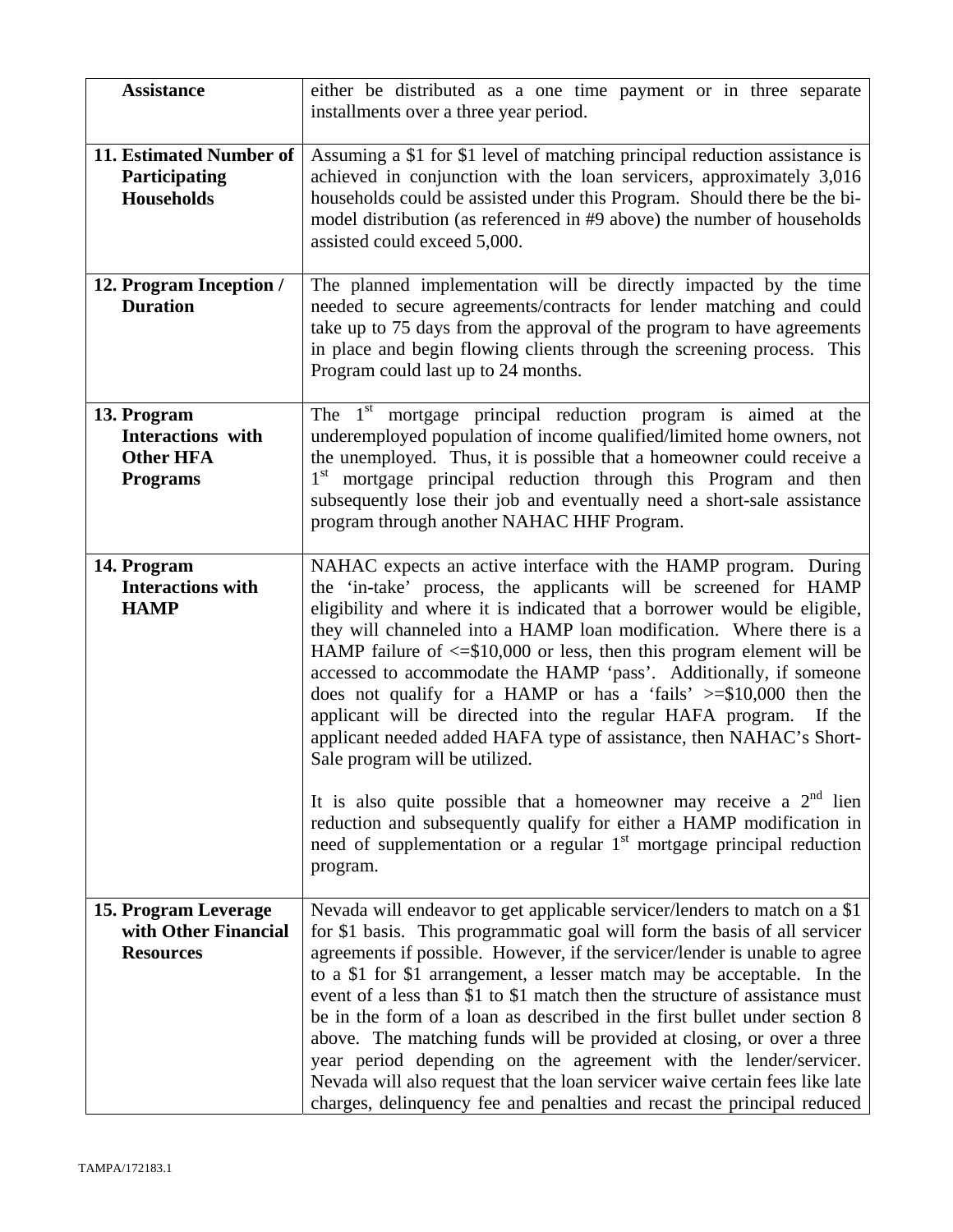|                                              | loan and participate in its recordation. |                |
|----------------------------------------------|------------------------------------------|----------------|
| 16. Qualify as an<br>Unemployment<br>Program | $\Box$ Yes                               | $\boxtimes$ No |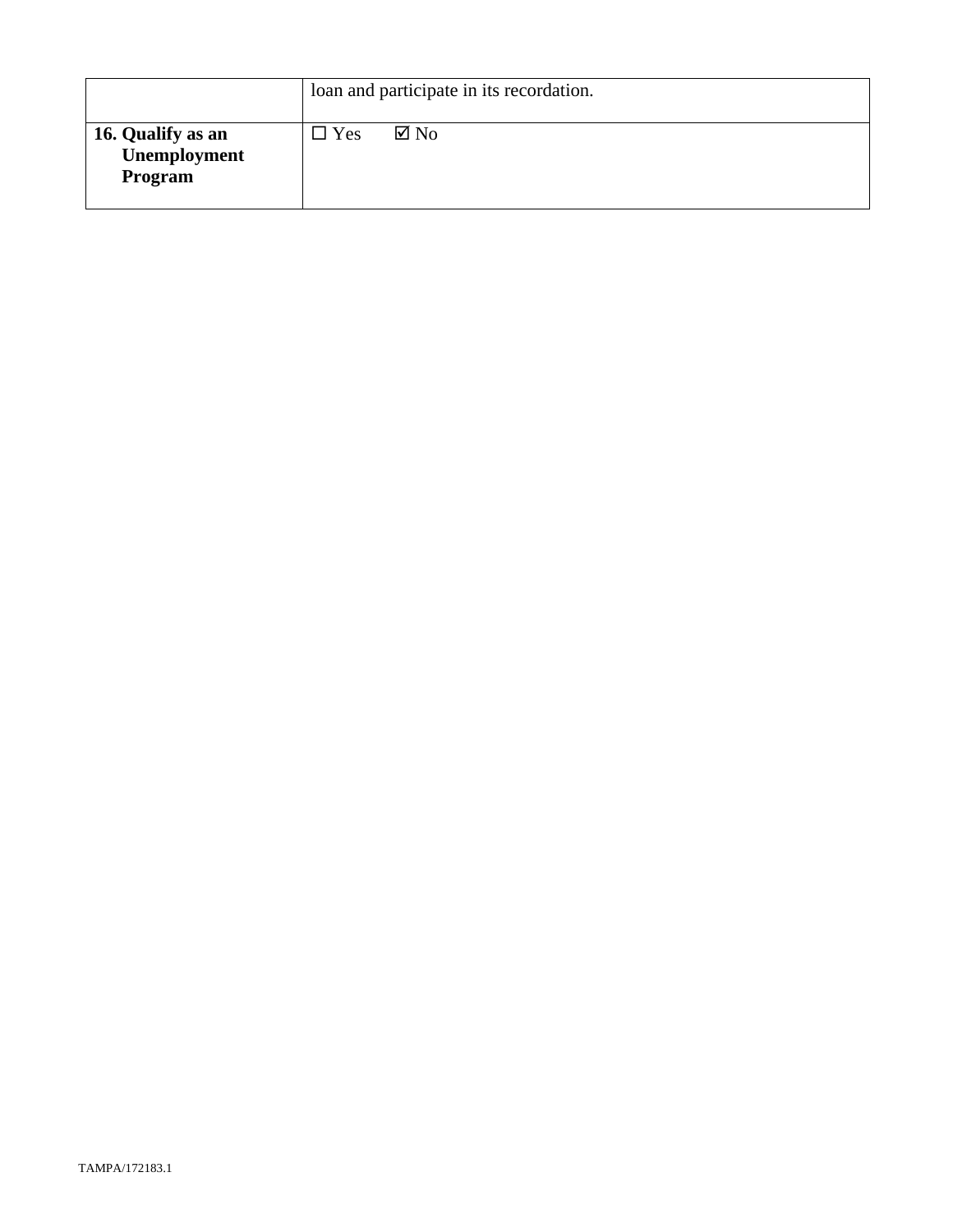# **The Nevada Affordable Housing Assistance Corporation**

# **SECOND MORTGAGE REDUCTION PLAN**

| 1. Program Overview                                                               | The Second Mortgage Reduction Plan is aimed at assisting borrowers<br>who have a second lien interfering with either a short-sale, refinance or<br>modification of the first mortgage. The expected applicant pool is<br>believed to be both unemployed and underemployed families.                                                                                                                                                                                                                                                                                                                                                                                                                                                                                                                                                                                                                                                                              |  |  |
|-----------------------------------------------------------------------------------|------------------------------------------------------------------------------------------------------------------------------------------------------------------------------------------------------------------------------------------------------------------------------------------------------------------------------------------------------------------------------------------------------------------------------------------------------------------------------------------------------------------------------------------------------------------------------------------------------------------------------------------------------------------------------------------------------------------------------------------------------------------------------------------------------------------------------------------------------------------------------------------------------------------------------------------------------------------|--|--|
| 2. Program Goals                                                                  | The expected outcome of this program is to assist up to 2,200 families<br>remove the impediment of a second lien on their property such that<br>either a short sale, refinancing or first mortgage modification can be<br>carried out and thus prevent a foreclosure.                                                                                                                                                                                                                                                                                                                                                                                                                                                                                                                                                                                                                                                                                            |  |  |
| 3. Target Population /<br><b>Areas</b>                                            | The funding will be distributed via a geographic formula of $1/3+1/3+1/3$<br>weight for unemployment $+$ foreclosure rate $+$ population. There will<br>be target population segmentation into (a) the Clark County/Las Vegas<br>valley area, (b) the Reno-Sparks SMSA area and (c) all of rural Nevada.<br>Where a finer breakdown is possible within each of the three geographic<br>areas, zip code and census track targeting will be utilized.                                                                                                                                                                                                                                                                                                                                                                                                                                                                                                              |  |  |
| 4. Program Allocation<br>(Excluding<br><b>Administrative</b><br><b>Expenses</b> ) | \$36,552,962.00                                                                                                                                                                                                                                                                                                                                                                                                                                                                                                                                                                                                                                                                                                                                                                                                                                                                                                                                                  |  |  |
| <b>5. Borrower Eligibility</b><br><b>Criteria</b>                                 | Legal US Resident.<br>$\bullet$<br>Loan originated $1/1/2009$ or earlier.<br>$\bullet$<br>Home is currently owner occupied.<br>$\bullet$<br>Any cash out borrowing in past five years must be limited to:<br>improvement - real,<br>Home<br>not<br>personal<br>property<br>$\bullet$<br>classification.<br>Medical bills - documented.<br>Paying off existing revolving debt – documented.<br>Tuition or paying off student loans – documented.<br>Current income does not exceed 120% of Area Median Income as<br>then published by HUD.<br>Borrower must be facing imminent default, if delinquent cannot be<br>more than 6 months maximum - target to be 3 months maximum.<br>Delinquency based on a financial hardship due to circumstances<br>beyond the homeowner's control (no contrived defaults allowed).<br>Borrower will be required to provide a financial Hardship Affidavit<br>attesting to their inability to make mortgage payments.<br>Eligible |  |  |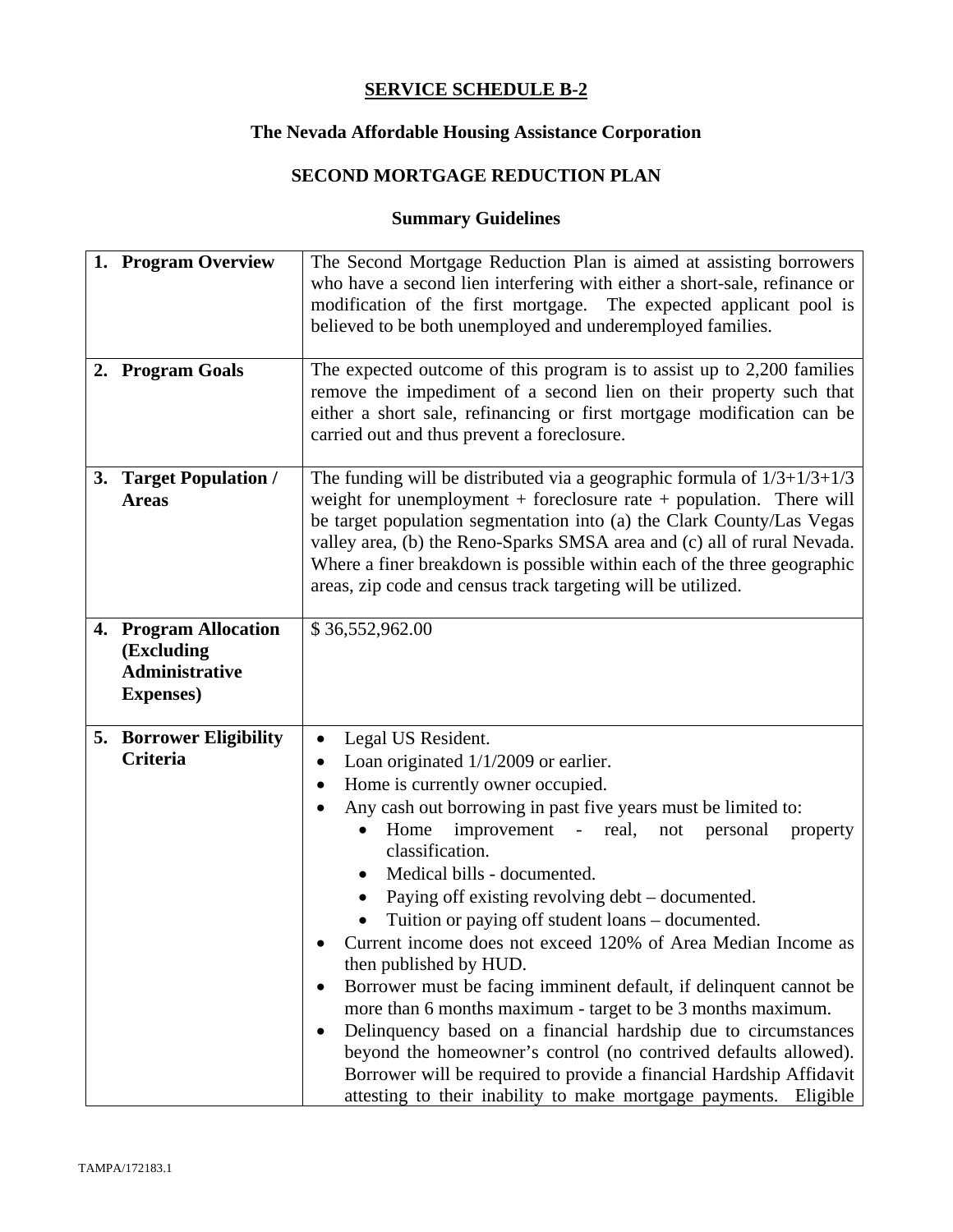|                                                   | hardships to include but not limited to the following:<br>Underemployment.<br>$\bullet$<br>Illness, disability or death of wage earner in family in<br>$\bullet$<br>possession.<br>Divorce or legal separation.<br>$\bullet$<br>Eligibility criteria will be analyzed either on-line by the borrower's visit<br>to the web site and using the 'screening tool,' directly at the intake<br>portal of the contract agents (foreclosure mitigation and mediation<br>agencies) or by the designated call center. If applicants meet screening<br>criteria, application packages will be assembled and forwarded onto the<br>NAHAC underwriters who will do the full verifications/confirmation<br>and begin the relationship with the participating banks/lenders/servicers<br>to work through the calculation of aid levels.<br>Funding will be provided on a first come-first-served basis within each<br>geographical zone. Daily monitoring of funding commitments/pipelines<br>by zone will allow sufficient trend evidence to allow for sufficient lead<br>time to 'cut-off' further funding commitments what might exceed<br>available resources. |
|---------------------------------------------------|------------------------------------------------------------------------------------------------------------------------------------------------------------------------------------------------------------------------------------------------------------------------------------------------------------------------------------------------------------------------------------------------------------------------------------------------------------------------------------------------------------------------------------------------------------------------------------------------------------------------------------------------------------------------------------------------------------------------------------------------------------------------------------------------------------------------------------------------------------------------------------------------------------------------------------------------------------------------------------------------------------------------------------------------------------------------------------------------------------------------------------------------------|
| 6. Property / Loan<br><b>Eligibility Criteria</b> | Owner occupied.<br>$\bullet$<br>Must have only one existing mortgage and a $2nd$ lien.<br>٠<br>Principal balance must not exceed 115% based upon valuation<br>$\bullet$<br>obtained by NAHAC or the Servicer following principal balance<br>reduction nor PITI exceed 31%.<br>All $2nd$ liens obtaining relief through this program element will have<br>$\bullet$<br>an accompanying lien release and waiver of deficiency judgment<br>rights.<br>The maximum $2nd$ lien size eligible for relief under this program<br>element must be equal to or less than \$41,250 unless the lien holder<br>agrees to write down a greater balance. The higher Targeted Area<br>Mortgage limit calculation will be utilized (115% of area median).<br>Thus, per the HUD Procedure, the current maximum mortgage<br>limits would be:<br><b>Clark County: \$427,184</b><br>Reno/Sparks SMSA: \$431,189<br>Rural Nevada Areas: \$347,087                                                                                                                                                                                                                          |
| 7. Program Exclusions                             | Borrowers who took out $2nd$ liens for reasons other than those listed<br>$\bullet$<br>above under the Borrower Eligibility Criteria.<br>If a second lien exceeds the program limit of $$41,250$ (unless the<br>$\bullet$<br>lien holder agrees to write down a greater balance) or a program<br>contribution of $\frac{1}{500}$ is needed then the borrower would be<br>ineligible.<br>Borrower owns other real property.                                                                                                                                                                                                                                                                                                                                                                                                                                                                                                                                                                                                                                                                                                                           |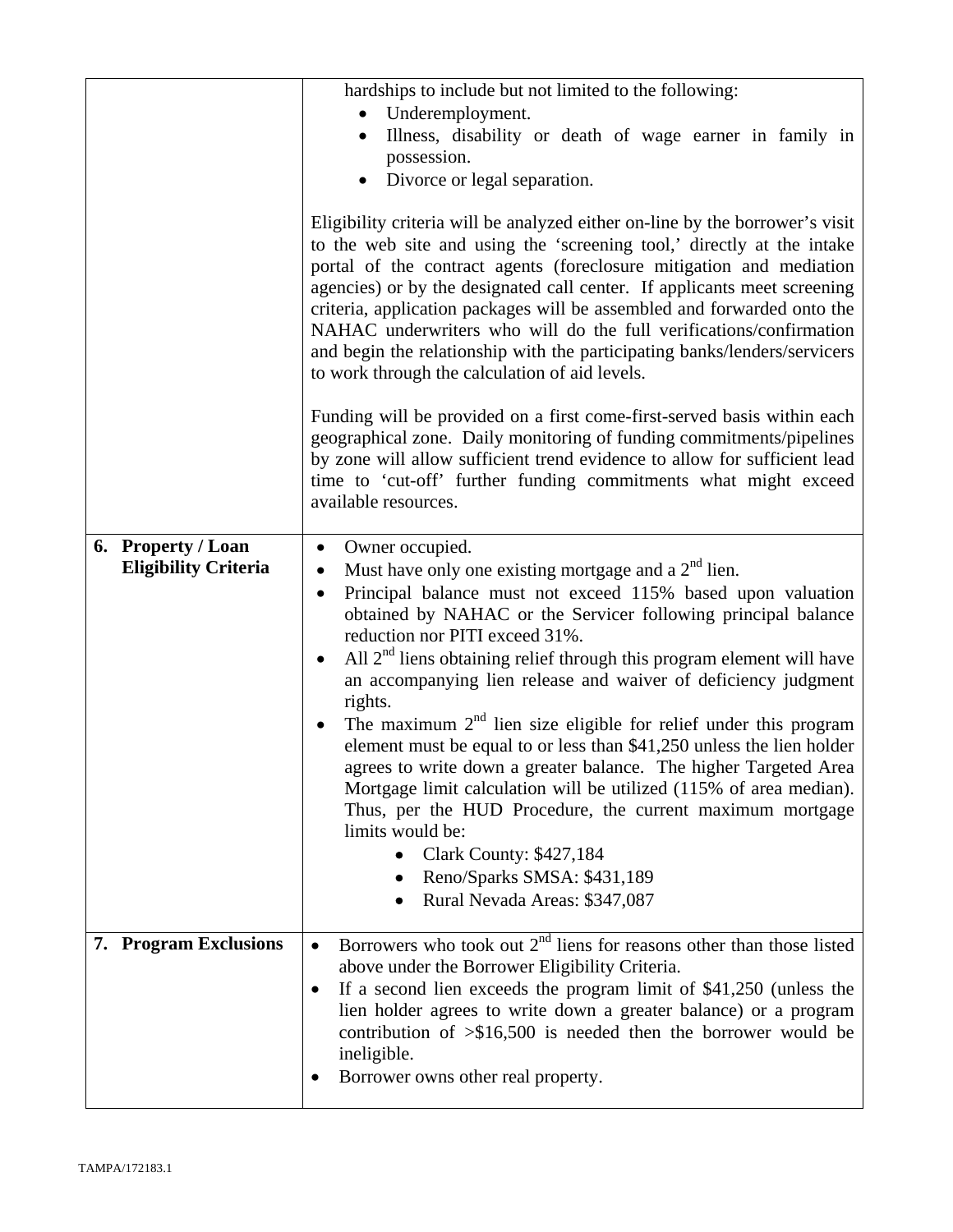| 8. Structure of<br><b>Assistance</b>                                    | Assistance will be structured as a forgivable loan in favor of the Eligible<br>Entity secured by a junior lien recorded against the property. Borrowers<br>who follow through and earn the loan forgiveness will not be required to<br>repay their principal reduction loans. The loan has a term of 5 years and<br>is forgiven at a rate of 20% per year with full forgiveness at the end of<br>year 5. If the borrower sells the property before the forgiveness period<br>expires; all net sale proceeds up to the full principal balance outstanding<br>and not yet forgiven will be due and payable to NAHAC. All funds<br>returned to NAHAC may be recycled until December 31, 2017; |
|-------------------------------------------------------------------------|--------------------------------------------------------------------------------------------------------------------------------------------------------------------------------------------------------------------------------------------------------------------------------------------------------------------------------------------------------------------------------------------------------------------------------------------------------------------------------------------------------------------------------------------------------------------------------------------------------------------------------------------------------------------------------------------|
|                                                                         | thereafter they will be returned to Treasury.<br>In the event a program recipient subsequently participates in the<br>NAHAC's Short Sale Acceleration Program, the lien recorded as a<br>result of participation in the Second Mortgage Reduction Plan program<br>may be extinguished.                                                                                                                                                                                                                                                                                                                                                                                                     |
| 9. Per Household<br><b>Assistance</b>                                   | The maximum amount of $2nd$ mortgage lien relief from the program will<br>be $$16,500$ toward removal of liens whose value is $\leq$ \$41,250.<br>Servicers will be allowed to write down second liens above the \$41,250<br>but the Hardest Hit Fund assistance is limited to the \$16,500 per<br>dwelling.                                                                                                                                                                                                                                                                                                                                                                               |
| 10. Duration of<br><b>Assistance</b>                                    | The $2nd$ lien elimination program will be a one time payment program.                                                                                                                                                                                                                                                                                                                                                                                                                                                                                                                                                                                                                     |
| 11. Estimated Number of<br>Participating<br><b>Households</b>           | It is estimated that up to 2,200 applicants/families could receive $2nd$ lien<br>relief under this program. If the level of lender participation exceeds<br>60% versus the program's 40% or the average program funding level<br>averages less than the maximum of \$16,500 in necessary funding to<br>create the $2nd$ lien relief, then there could be an increase in the number<br>of borrowers assisted.                                                                                                                                                                                                                                                                               |
| 12. Program Inception /<br><b>Duration</b>                              | The Second Mortgage Reduction Plan program will be available to<br>borrowers within 3 months after approval by Treasury and could last up<br>to 2 years.                                                                                                                                                                                                                                                                                                                                                                                                                                                                                                                                   |
| 13. Program<br>Interactions with<br><b>Other HFA</b><br><b>Programs</b> | None.                                                                                                                                                                                                                                                                                                                                                                                                                                                                                                                                                                                                                                                                                      |
| 14. Program<br><b>Interactions with</b><br><b>HAMP</b>                  | The program will have an active interface with the HAMP program.<br>During the 'in-take' process with the foreclosure mitigation/mediation<br>agencies, the applicants will be screened for HAMP eligibility and<br>where it is indicated that a borrower would be eligible, they will<br>channeled into a HAMP loan modification. If the applicant needs $2nd$<br>lien relief in order to effectuate a HAMP or 1 <sup>st</sup> mortgage principal<br>reduction program process then the $2nd$ lien relief element will be                                                                                                                                                                 |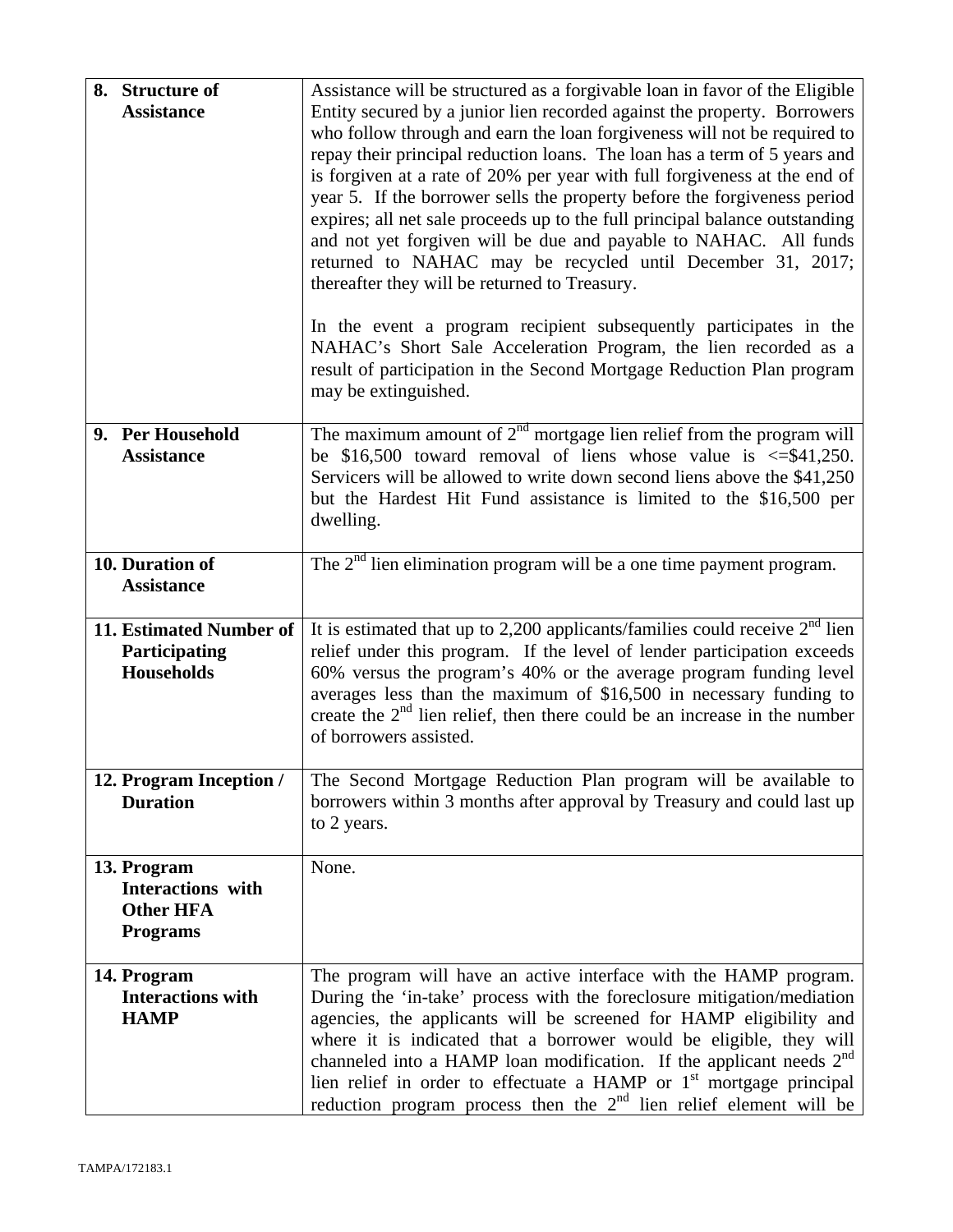|                                              | utilized. NAHAC wishes to supplement and complement the federal<br>programs and where needed to create added funds flow to ensure long<br>term solutions to the borrower's need.                                                                                                                                                                                                                                                                                                                                                                                                                                                                                                                                                         |  |
|----------------------------------------------|------------------------------------------------------------------------------------------------------------------------------------------------------------------------------------------------------------------------------------------------------------------------------------------------------------------------------------------------------------------------------------------------------------------------------------------------------------------------------------------------------------------------------------------------------------------------------------------------------------------------------------------------------------------------------------------------------------------------------------------|--|
| 15. Program Leverage<br>with Other Financial | The basis of the $2nd$ lien relief program is to 'free up' the first mortgage<br>note holder to complete the necessary modification or refinance to keep                                                                                                                                                                                                                                                                                                                                                                                                                                                                                                                                                                                 |  |
| <b>Resources</b>                             | the borrower current and in their home. In order to leverage the $2nd$ lien<br>relief funds, the program requires participating lenders to contribute a<br>minimum of \$0.60 for each \$0.40 contributed by this program except in<br>the event the $2nd$ lien is held by a downpayment assistance program<br>provider, in which event no matching funds will be required.<br>Additionally, if the lending institution whose $2nd$ lien is being relieved<br>also holds the 1st mortgage, they (note holder) would have to contribute<br>\$0.50 to each dollar of 1st mortgage principal relief if they choose to<br>subsequently participate in NAHAC's Principal Reduction Program.<br>The matching funds will be provided at closing. |  |
| 16. Qualify as an<br>Unemployment<br>Program | $\Box$ Yes<br>$\boxtimes$ No                                                                                                                                                                                                                                                                                                                                                                                                                                                                                                                                                                                                                                                                                                             |  |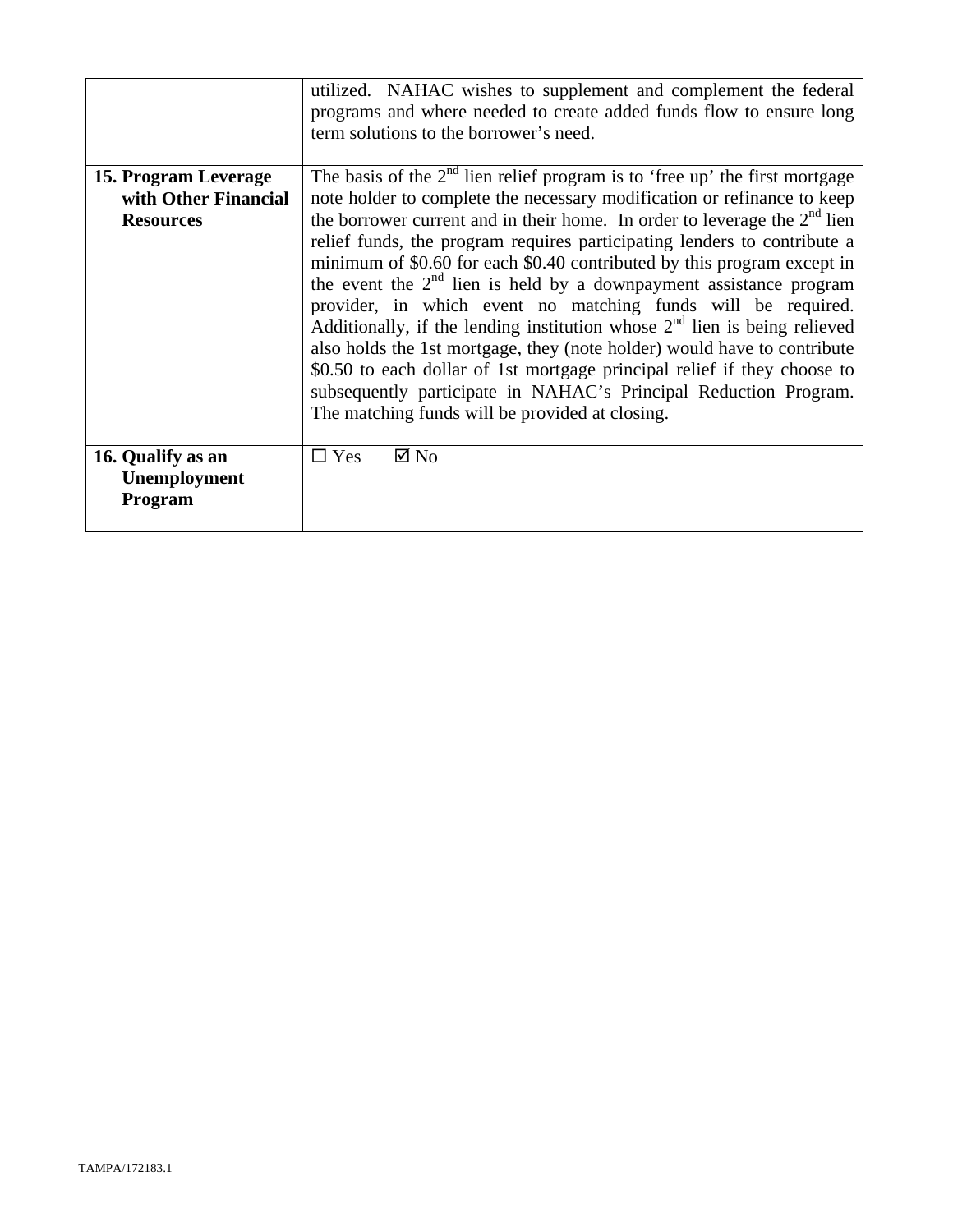# **The Nevada Affordable Housing Assistance Corporation**

# **SHORT-SALE ACCELERATION PROGRAM**

| 1. Program Overview                                                               | The Short-Sale Acceleration Program is aimed at assisting borrowers<br>who are beginning or need to initiate the short-sale process to relieve<br>themselves of the mortgage burdens that they cannot sustain—even with<br>a material loan principal reduction.                                                                                                                                                                                                                                                                                                                                                                                                                    |  |
|-----------------------------------------------------------------------------------|------------------------------------------------------------------------------------------------------------------------------------------------------------------------------------------------------------------------------------------------------------------------------------------------------------------------------------------------------------------------------------------------------------------------------------------------------------------------------------------------------------------------------------------------------------------------------------------------------------------------------------------------------------------------------------|--|
| 2. Program Goals                                                                  | It is expected that at an \$8,025 level of average funding per family<br>assisted up to 1,371 families facing imminent foreclosure threat, will<br>have the burden of their home mortgage eliminated and the threats of a<br>default judgment removed.                                                                                                                                                                                                                                                                                                                                                                                                                             |  |
| 3. Target Population /<br><b>Areas</b>                                            | Those Nevadans that are facing imminent threat of foreclosure.                                                                                                                                                                                                                                                                                                                                                                                                                                                                                                                                                                                                                     |  |
| 4. Program Allocation<br>(Excluding<br><b>Administrative</b><br><b>Expenses</b> ) | \$6,175,464.30                                                                                                                                                                                                                                                                                                                                                                                                                                                                                                                                                                                                                                                                     |  |
| <b>5. Borrower Eligibility</b><br><b>Criteria</b>                                 | Legal US Resident.<br>Loan originated $1/1/2009$ or earlier.<br>٠<br>Home is currently owner occupied.<br>Any cash out borrowing in past five years must be limited to:<br>Home improvement – real, not personal<br>property<br>classification.<br>Medical bills – documented.<br>$\bullet$<br>Paying off existing revolving debt – documented.<br>Tuition or paying off student loans – documented.<br>Borrower must have short-sale approval in place with lender.<br>Borrower must have home listed for sale and listing agreement.<br>٠<br>Borrower will be required to provide a financial Hardship Affidavit<br>٠<br>attesting to their inability to make mortgage payments. |  |
| 6. Property / Loan<br><b>Eligibility Criteria</b>                                 | Must have only one existing mortgage unless eligible to participate<br>$\bullet$<br>in NAHAC's Second Mortgage Reduction Plan.<br>Borrower/family must be committed to living in a Nevada rental<br>٠<br>property (Single or Multi-Family) and execute a 6 month or longer<br>lease at the close of the home sale transaction.                                                                                                                                                                                                                                                                                                                                                     |  |
| 7. Program Exclusions                                                             | Borrowers completing a short-sale but unwilling/unable to stay in<br>$\bullet$<br>Nevada due to job opportunities elsewhere.                                                                                                                                                                                                                                                                                                                                                                                                                                                                                                                                                       |  |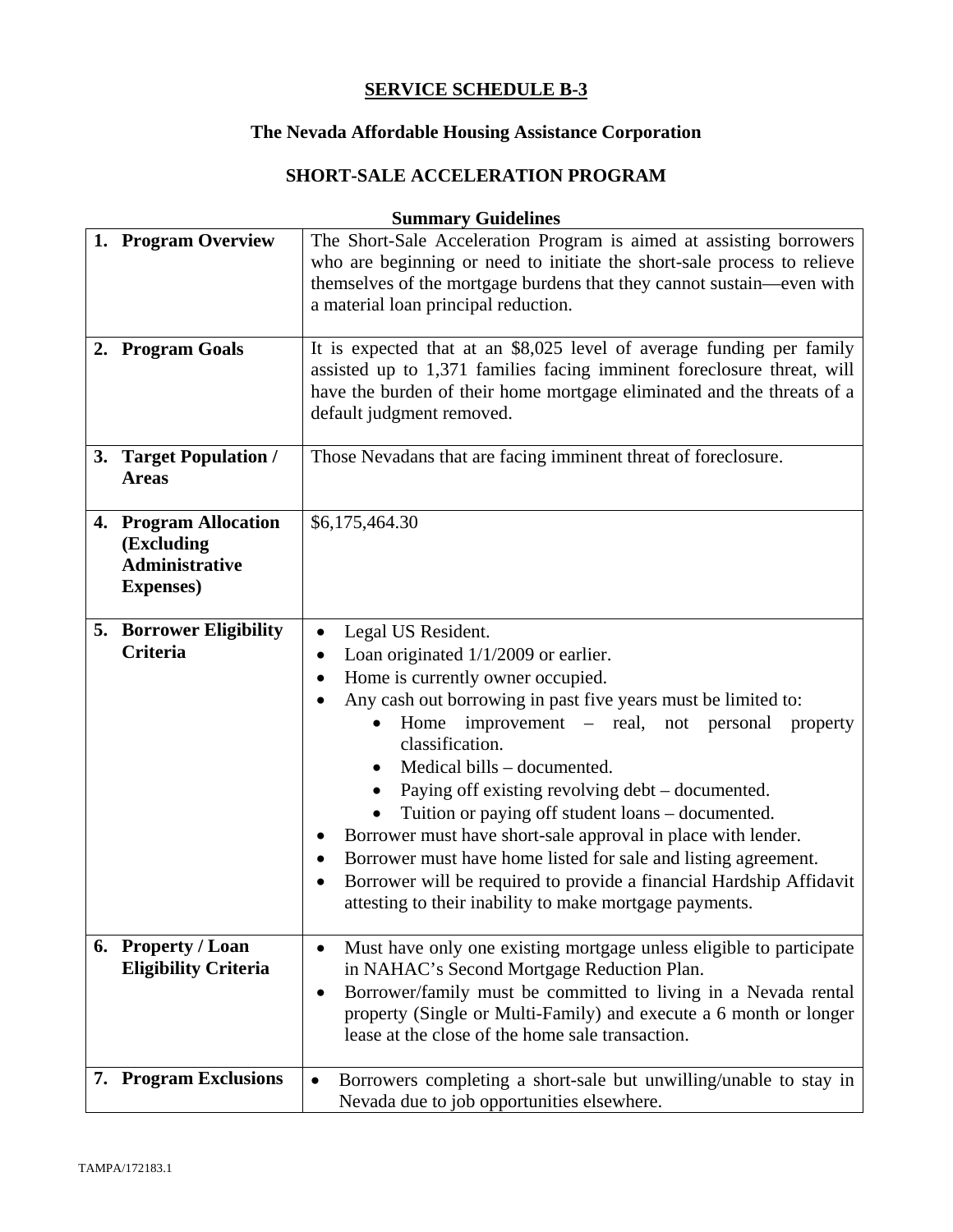|                                                                                | Borrowers who took out $2nd$ liens for reasons other than those listed<br>above under the Borrower Eligibility Criteria.<br>Borrower owns other real property.<br>$\bullet$                                                                                                                                                                                                                                                                                                      |  |
|--------------------------------------------------------------------------------|----------------------------------------------------------------------------------------------------------------------------------------------------------------------------------------------------------------------------------------------------------------------------------------------------------------------------------------------------------------------------------------------------------------------------------------------------------------------------------|--|
| 8. Structure of<br><b>Assistance</b>                                           | This program is direct assistance through direct payment to vendors at<br>closing of the escrow. The payments will not be structured as a loan.                                                                                                                                                                                                                                                                                                                                  |  |
| 9. Per Household<br><b>Assistance</b>                                          | The maximum is \$8,025 paid out to a qualified family in this short sale<br>program.                                                                                                                                                                                                                                                                                                                                                                                             |  |
| 10. Duration of<br><b>Assistance</b>                                           | Assistance will be a one time set of payments.                                                                                                                                                                                                                                                                                                                                                                                                                                   |  |
| 11. Estimated Number of<br>Participating<br><b>Households</b>                  | The Business Plan calls for this program element to assist up to 1,371<br>families complete their home abandonment/ownership through a short<br>sale and matriculate to a rental property somewhere else in Nevada.                                                                                                                                                                                                                                                              |  |
| 12. Program Inception /<br><b>Duration</b>                                     | The Short Sale Acceleration Program will be available to borrowers<br>within 3 months after approval by Treasury and will last up to 2 years.                                                                                                                                                                                                                                                                                                                                    |  |
| 13. Program<br><b>Interactions</b> with<br><b>Other HFA</b><br><b>Programs</b> | To the fullest extent possible, absent specific federal program<br>prohibitions/limitations, the Short-Sale Acceleration Program element<br>will build on or utilize the H.A.F.A. program in parallel. If it is possible<br>to utilize both the federal H.A.F.A. program funds underneath the Short-<br>Sale Acceleration Program funds, then the number of possible<br>candidates assisted through the painful short-sale process would<br>increase beyond the projected 1,371. |  |
| 14. Program<br><b>Interactions with</b><br><b>HAMP</b>                         | The candidates for the Short-Sale Acceleration program will have been<br>through a HAMP or similar private bank or GSE loan modification<br>process and 'failed' by a sufficiently material level to not even qualify<br>for NAHAC's 1 <sup>st</sup> mortgage Principal Reduction Program.<br>Thus, the<br>data/processes will show factually that the only realistic result for the<br>borrower is the short-sale.                                                              |  |
| 15. Program Leverage<br>with Other Financial<br><b>Resources</b>               | In the event the short sale program recipient has incurred a lien as a<br>result of earlier participation in NAHAC's Principal Reduction, Second<br>Mortgage Reduction Plan or Mortgage Assistance Program, then the<br>lien may be extinguished for the purpose of helping to facilitate the<br>short sale request.                                                                                                                                                             |  |
| 16. Qualify as an<br>Unemployment<br>Program                                   | $\Box$ Yes<br>$\boxtimes$ No                                                                                                                                                                                                                                                                                                                                                                                                                                                     |  |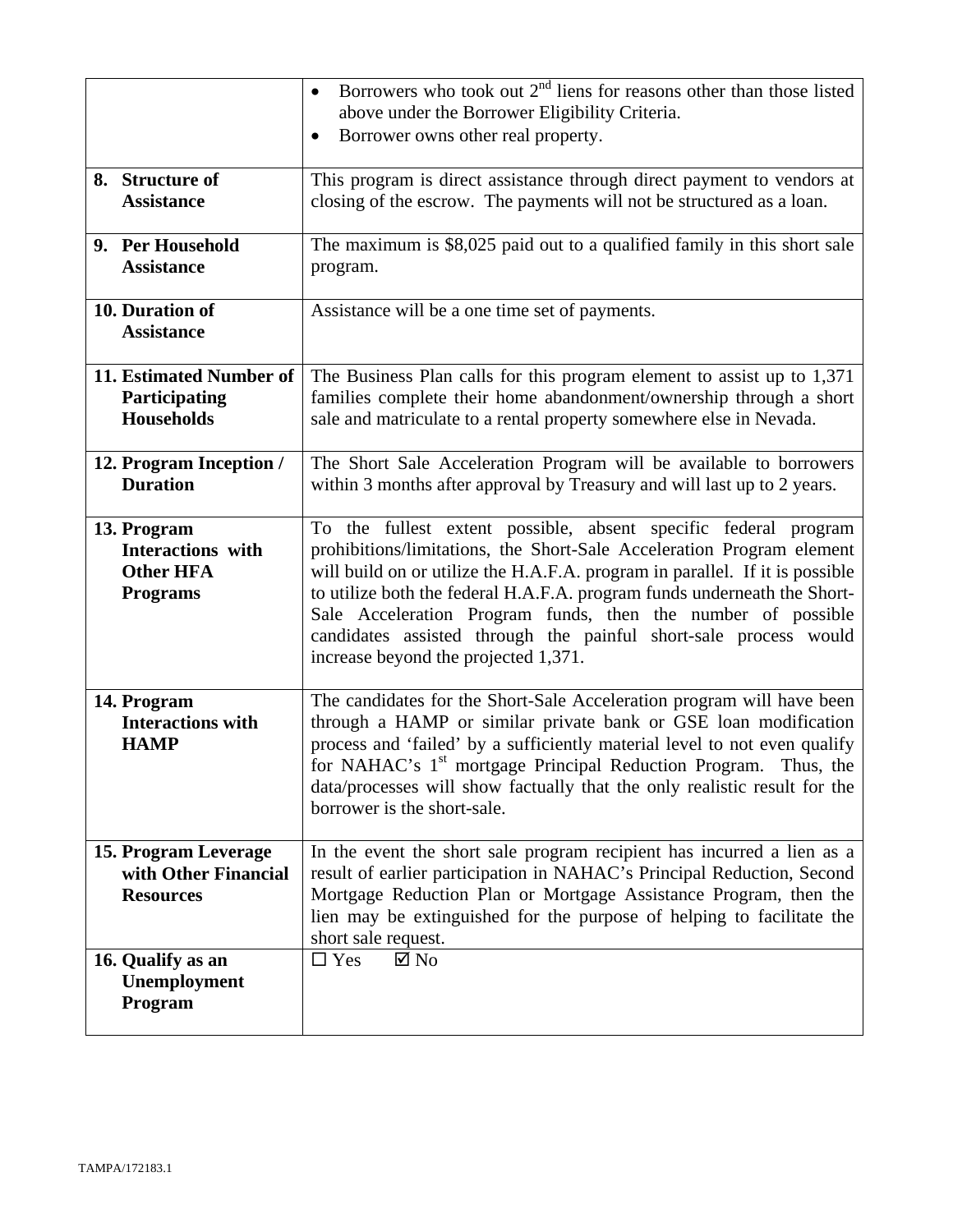# **The Nevada Affordable Housing Assistance Corporation**

# **MORTGAGE ASSISTANCE PROGRAM (MAP)**

| 1. | <b>Program Overview</b> | The Nevada Mortgage Assistance Program (MAP) is designed to help                                                                            |
|----|-------------------------|---------------------------------------------------------------------------------------------------------------------------------------------|
|    |                         | keep first mortgages current for up to 16,969 families who have an                                                                          |
|    |                         | unemployed or underemployed wage earner. The program will assist                                                                            |
|    |                         | those qualified families by making up to the lesser of $1/3$ of the                                                                         |
|    |                         | principal and interest portion or a \$500 payment supplement to the                                                                         |
|    |                         | family's monthly principal and interest portion of the first mortgage                                                                       |
|    |                         | payment only. The property taxes and insurance amounts due and                                                                              |
|    |                         | owing will remain fully a borrower's responsibility and are not part of                                                                     |
|    |                         | the MAP supplement. MAP payments may be extended for qualified<br>families for up to 6 months. The MAP payments are aimed at                |
|    |                         | providing a financial bridge to unemployed or underemployed persons.                                                                        |
|    |                         | For the purpose of this program, unemployed will be defined as an                                                                           |
|    |                         | individual that is not currently working. Underemployed will be                                                                             |
|    |                         | defined as any individual that is in a situation of imminent threat of                                                                      |
|    |                         | going into default on their mortgage due to a change in economic                                                                            |
|    |                         | status, working less than 50% of full time hours or a material reduction                                                                    |
|    |                         | in measureable income, all subject to satisfaction of all other borrower                                                                    |
|    |                         | eligibility criteria.                                                                                                                       |
|    |                         |                                                                                                                                             |
|    |                         | Borrowers will submit their partial payment to the Nevada Affordable                                                                        |
|    |                         | Housing Assistance Corporation (NAHAC) where it will be combined                                                                            |
|    |                         | with the HHF funds and a full remittance made to the loan servicer for                                                                      |
|    |                         | Borrowers can apply either through participating<br>the loan.<br>lenders/servicers who have received special training or directly           |
|    |                         | through the NAHAC offices after first completing an appropriate                                                                             |
|    |                         | screening tool and being given an appointment with the NAHAC loan                                                                           |
|    |                         | underwriter. MAP payments will invoke a non-recourse lien which                                                                             |
|    |                         | will have an earned forgiveness embedded in the Note. Borrowers                                                                             |
|    |                         | who are able to sustain their homeownership for 60 successive months                                                                        |
|    |                         | following the end of the MAP payments will have their lien                                                                                  |
|    |                         | extinguished.                                                                                                                               |
|    |                         |                                                                                                                                             |
|    |                         | NAHAC intends to retain/set aside 1% of the total direct support funds                                                                      |
|    |                         | for contingency situations, wherein certain recipients may be in need                                                                       |
|    |                         | of one-two months (maximum) of added support payment (e.g. while a                                                                          |
|    |                         | training programs are completed). These exceptional cases must be                                                                           |
|    |                         | approved by the NAHAC Board of Directors. If the contingency is not<br>needed as program capacity is reached, the contingency funds will be |
|    |                         | put into the normal available funds for the MAP program. Further, the                                                                       |
|    |                         | contingency will be reduced pro rata to total MAP program capacity                                                                          |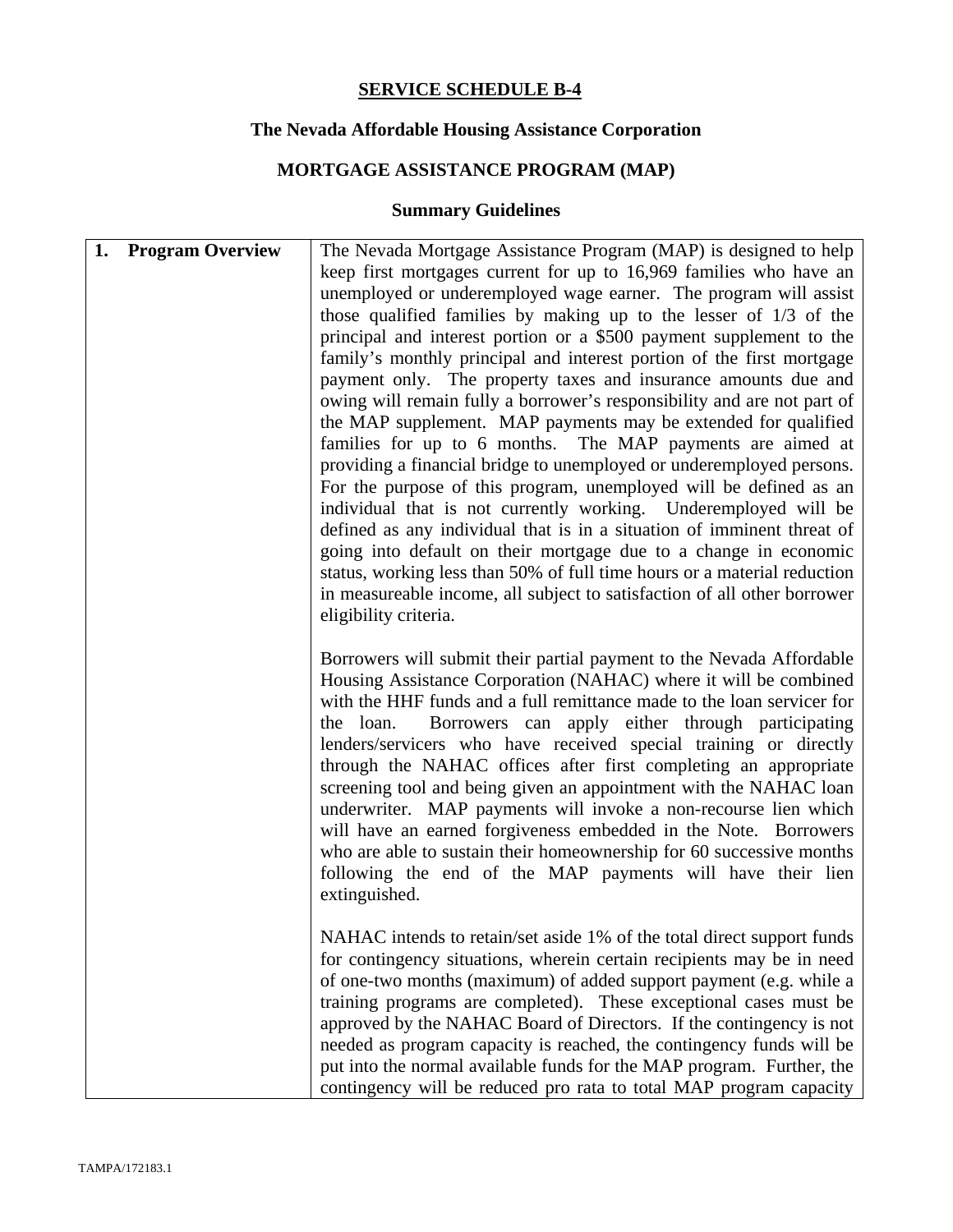|    |                                                                                       | over time so that as the program reaches 60% of capacity without use<br>of any contingency funds, then 60% of the contingency will be<br>released back into the main MAP fund.                                                                                                                                                                                                                                                                                                                                                                                                                                                                                                                                                                                                                                                                                                                                                                                      |  |
|----|---------------------------------------------------------------------------------------|---------------------------------------------------------------------------------------------------------------------------------------------------------------------------------------------------------------------------------------------------------------------------------------------------------------------------------------------------------------------------------------------------------------------------------------------------------------------------------------------------------------------------------------------------------------------------------------------------------------------------------------------------------------------------------------------------------------------------------------------------------------------------------------------------------------------------------------------------------------------------------------------------------------------------------------------------------------------|--|
| 2. | <b>Program Goals</b>                                                                  | The MAP program's goal is to increase the probability that a borrower<br>and/or recipient's family has a stronger chance of sustaining<br>homeownership with the assistance from the HHF program.<br>The<br>enhanced home ownership through re-employment<br>job<br>and<br>maintenance should decrease both the numbers and probability of<br>foreclosures.                                                                                                                                                                                                                                                                                                                                                                                                                                                                                                                                                                                                         |  |
| 3. | <b>Target Population /</b><br><b>Areas</b>                                            | The State of Nevada is currently enduring the USA's highest<br>unemployment rate in its workforce. However, the highest levels of<br>unemployed persons in Nevada are primarily centered in the two urban<br>areas (Clark County/Las Vegas area and Reno/Sparks MSA) versus the<br>rural agricultural and mining areas. With the assistance of the Nevada<br>Department of Employment, Training and Rehabilitation's ("DETR")<br>published data, MAP funds will be allocated on a pro-rata basis to<br>jurisdictions based on a ratio of actual number of unemployed to total<br>State-wide unemployed as a general allocation matter. However, a<br>semi annual assessment will be undertaken to ensure allocations of<br>remaining funds are representative of changes to the unemployed and<br>underemployed populations in all jurisdictions.                                                                                                                   |  |
| 4. | <b>Program Allocation</b><br>(Excluding<br><b>Administrative</b><br><b>Expenses</b> ) | \$50,906,871.00                                                                                                                                                                                                                                                                                                                                                                                                                                                                                                                                                                                                                                                                                                                                                                                                                                                                                                                                                     |  |
| 5. | <b>Borrower Eligibility</b><br><b>Criteria</b>                                        | To ensure both consistencies with previously approved Participation<br>Agreement programs and to lessen the burdens of administering the<br>MAP program, adherence to the same underwriting qualification<br>standards will be generally utilized. Thus, Applicant Eligibility<br>Criteria will consist of:<br>Legal US Resident.<br>Loan originated $1/1/2009$ or earlier.<br>Home is currently owner occupied.<br>٠<br>Current income does not exceed 120% of Area Median Income as<br>then published by HUD.<br>Applicant must be facing imminent default.<br>Applicant must be experiencing financial hardship due specifically<br>to unemployed or underemployed status.<br>Applicant will be required to provide a financial hardship affidavit<br>attesting to their inability to make mortgage payments.<br>Basic eligibility criteria will be analyzed either on-line by the<br>applicant's visit to the web site and using the 'screening tool,' directly |  |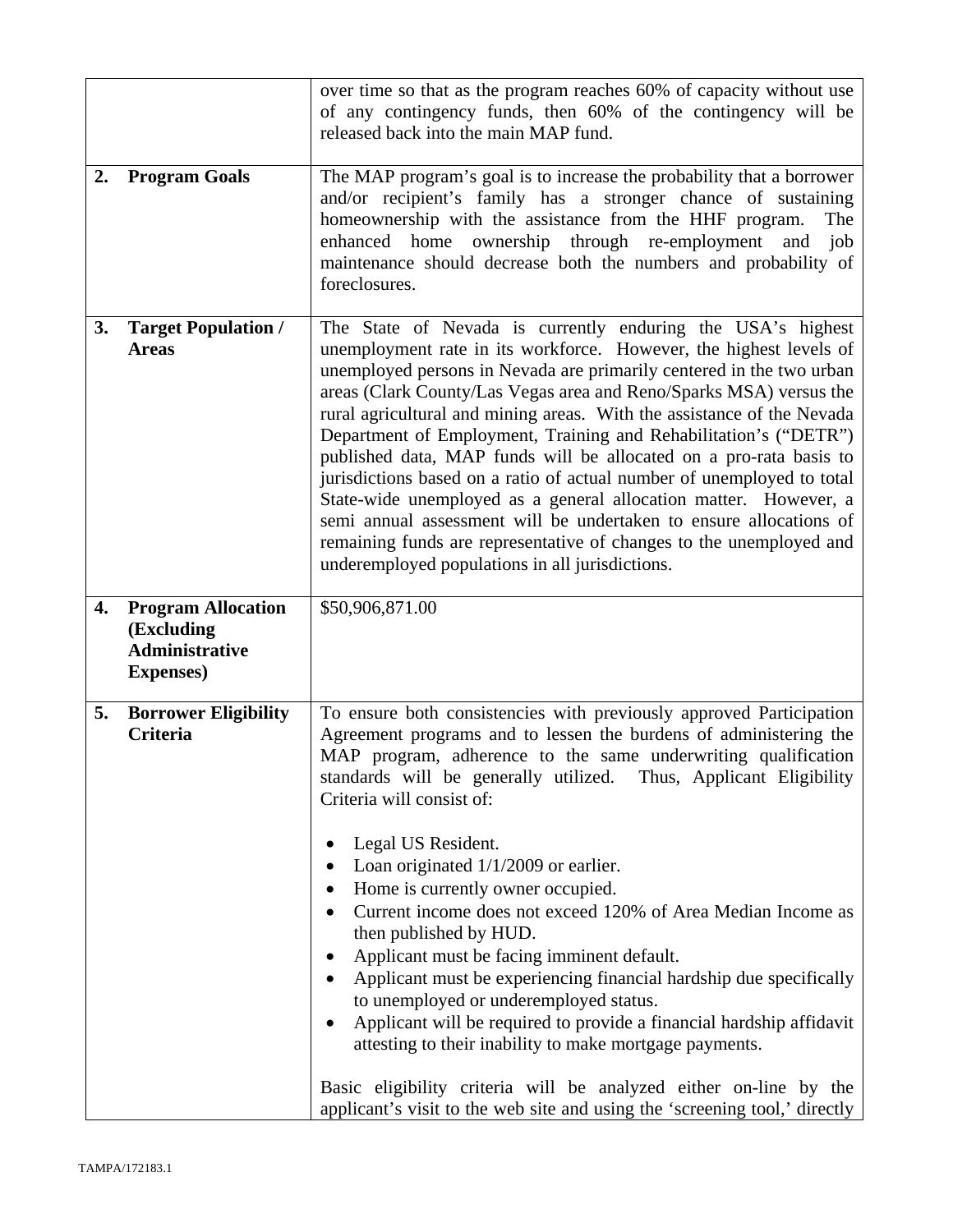|    |                                                        | at the NAHAC offices or by the designated call center. If applicants<br>meet screening criteria, application packages will be assembled by the<br>NAHAC underwriters who will do the full verifications/confirmation,<br>enter the applicant's data into the NAHAC database and accounts<br>payable systems and begin the relationship with the borrower's<br>participating banks/lenders/servicers to ensure aid is acceptable to<br>them.                                                                                                                                                                |  |
|----|--------------------------------------------------------|------------------------------------------------------------------------------------------------------------------------------------------------------------------------------------------------------------------------------------------------------------------------------------------------------------------------------------------------------------------------------------------------------------------------------------------------------------------------------------------------------------------------------------------------------------------------------------------------------------|--|
| 6. | Property / Loan<br><b>Eligibility Criteria</b>         | Owner occupied.<br>$\bullet$                                                                                                                                                                                                                                                                                                                                                                                                                                                                                                                                                                               |  |
|    |                                                        | The higher Targeted Area limit calculation will be utilized (115% of<br>area median). Thus, per the HUD Procedure, the current maximum<br>mortgage limits would be:<br>a. Clark County: \$427,184<br>b. Reno/Sparks SMSA: \$431,189<br>c. Rural Nevada Areas: \$347,087                                                                                                                                                                                                                                                                                                                                    |  |
| 7. | <b>Program Exclusions</b>                              | • Having failed a HAMP loan temporary period by voluntary non-                                                                                                                                                                                                                                                                                                                                                                                                                                                                                                                                             |  |
|    |                                                        | compliance, as determined by Eligible Entity.<br>• Borrower owns other real property.                                                                                                                                                                                                                                                                                                                                                                                                                                                                                                                      |  |
| 8. | <b>Structure of</b>                                    | All MAP program assistance will be structured as a 0% interest,                                                                                                                                                                                                                                                                                                                                                                                                                                                                                                                                            |  |
|    | <b>Assistance</b>                                      | forgivable, nonrecourse loan, secured by a junior lien recorded against<br>the property, which will be forgiven over a period of time not to<br>exceed 5 years. The loans will only be repayable if the borrower sells<br>the property before the 5 year time period expires and there is<br>sufficient equity to pay the loan. All MAP provided funds returned to<br>program may be recycled until U.S. Treasury imposed deadline of<br>December 31, 2017. Thereafter they will be returned to Treasury. The<br>MAP assistance will be as an 'earned forgiveness' loan that is forgiven<br>20% each year. |  |
|    |                                                        | In the event that the MAP recipient subsequently participates in<br>NAHAC's Short Sale Acceleration Program, then the lien recorded as<br>a result of participation in MAP can be extinguished.                                                                                                                                                                                                                                                                                                                                                                                                            |  |
| 9. | <b>Per Household</b><br><b>Assistance</b>              | The planned MAP program level of assistance should average<br>approximately \$500/month per recipient for up to 6 months or an<br>expected average total mortgage payment assistance of \$3,000.                                                                                                                                                                                                                                                                                                                                                                                                           |  |
|    | 10. Duration of<br><b>Assistance</b>                   | The MAP assistance will last up to 6 months.                                                                                                                                                                                                                                                                                                                                                                                                                                                                                                                                                               |  |
|    | 11. Estimated Number of<br>Participating<br>Households | Based upon average assistance of \$3,000 then the expected number of<br>potential recipients should be approximately 16,969. However, this<br>number may be decreased slightly if the contingency funds described<br>in Section 1 are utilized for such purpose.                                                                                                                                                                                                                                                                                                                                           |  |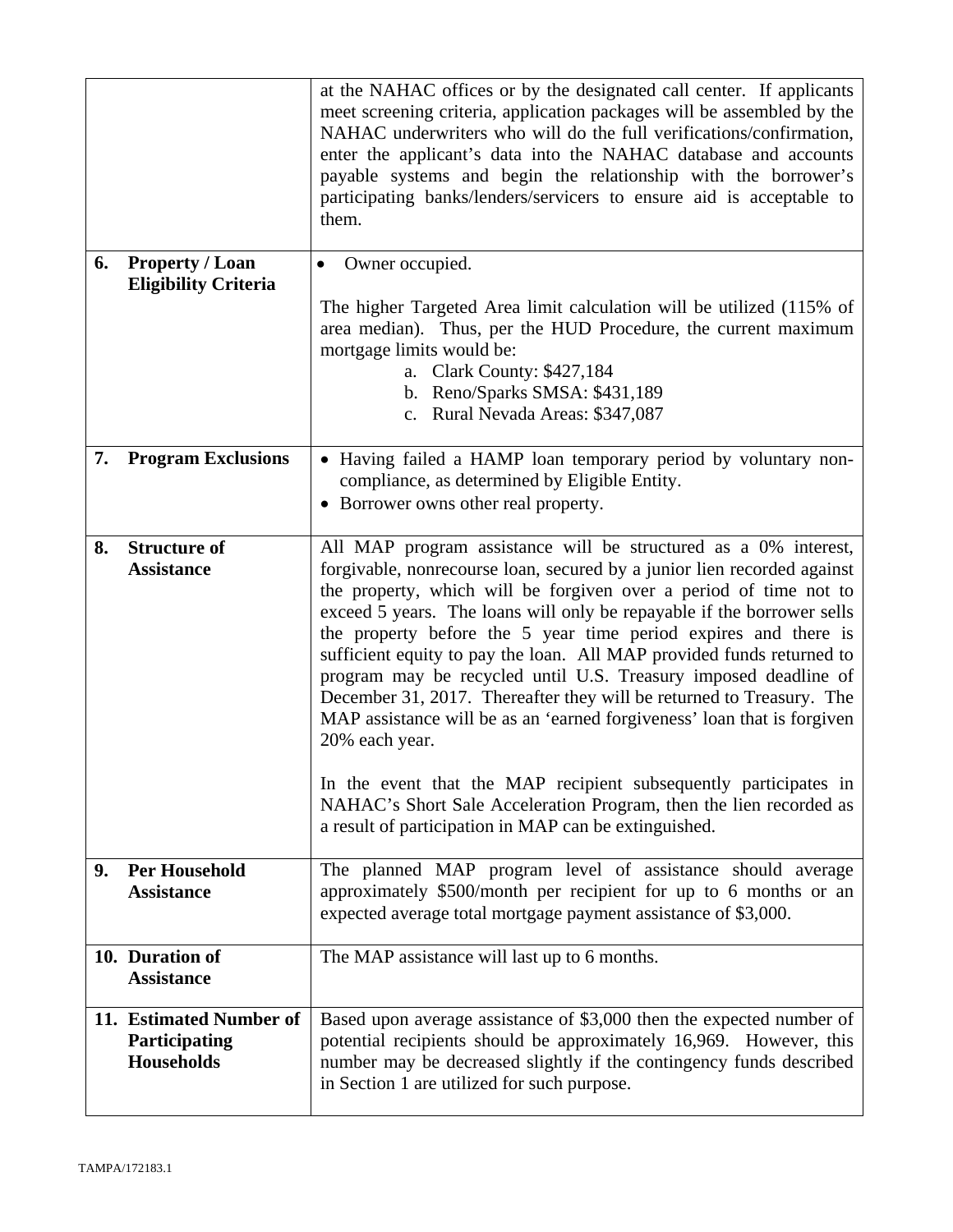| 12. Program Inception /<br><b>Duration</b>                       | Approximately 45 days after final U.S. Treasury approval. Given the<br>program limit of six months worth of assistance, this means that the<br>full utilization of MAP program funds should run down in<br>approximately 15-18 months.                                                                                                                                                                                                                                                                                                                                                                                                                                                                                                                                                                                                                                                   |
|------------------------------------------------------------------|------------------------------------------------------------------------------------------------------------------------------------------------------------------------------------------------------------------------------------------------------------------------------------------------------------------------------------------------------------------------------------------------------------------------------------------------------------------------------------------------------------------------------------------------------------------------------------------------------------------------------------------------------------------------------------------------------------------------------------------------------------------------------------------------------------------------------------------------------------------------------------------|
| 13. Program Interactions<br>with Other HFA<br><b>Programs</b>    | The MAP program could have some forms of interaction with the<br>other HHF programs. Specifically, if a MAP program recipient does<br>achieve re-employment status and would possibly be a candidate for a<br>HHF principal reduction program, then NAHAC will advise the<br>borrower of such. However, if the recipient drops out of the MAP<br>program due to failing to remit their portion of the monthly mortgage<br>payment, and it appears evident that the borrower may lose their home<br>due to lack of means to sustain the mortgage, then the borrower will be<br>advised about the HHF short-sale program.                                                                                                                                                                                                                                                                  |
| 14. Program Interactions<br>with HAMP                            | The MAP program could have some form of interaction with HAMP.<br>HHF Funds (MAP) would be utilized prior to HAMP UP.<br>Implementing the program in this order is the most beneficial to the<br>borrower and investor since payments would continue to be made<br>instead of capitalized, and no late charges or adverse credit reporting<br>If a MAP program recipient does achieve re-<br>would occur.<br>employment status and the borrower would possibly be a candidate for<br>either a HAMP modification and/or a HAMP principal reduction<br>program, then NAHAC will advise the borrower of such.                                                                                                                                                                                                                                                                               |
| 15. Program Leverage<br>with Other Financial<br><b>Resources</b> | NAHAC will work with loan servicers for each qualified recipient to<br>ensure that the funds from the MAP program payments are utilized<br>strictly for the borrower's 'current P&I payments and not to 'make up'<br>any past due penalties or payments. NAHAC accounting staff will<br>communicate with the servicer to ensure that the MAP payments are<br>credited only toward current amounts of P&I due by the borrower. If<br>this means that the borrower and servicer have to execute some form<br>of forbearance or forgiveness on past due amounts, NAHAC will be<br>prepared to assist the borrower with the servicer on this. It is hoped<br>that the servicers will cooperate on these matters. But until NAHAC<br>actually begins distributing Servicer Participation Agreements for the<br>MAP program, actual servicer participation cannot be accurately<br>determined. |
| 16. Qualify as an<br>Unemployment<br>Program                     | $\square$ No<br>$\overline{\mathsf{M}}$ Yes                                                                                                                                                                                                                                                                                                                                                                                                                                                                                                                                                                                                                                                                                                                                                                                                                                              |